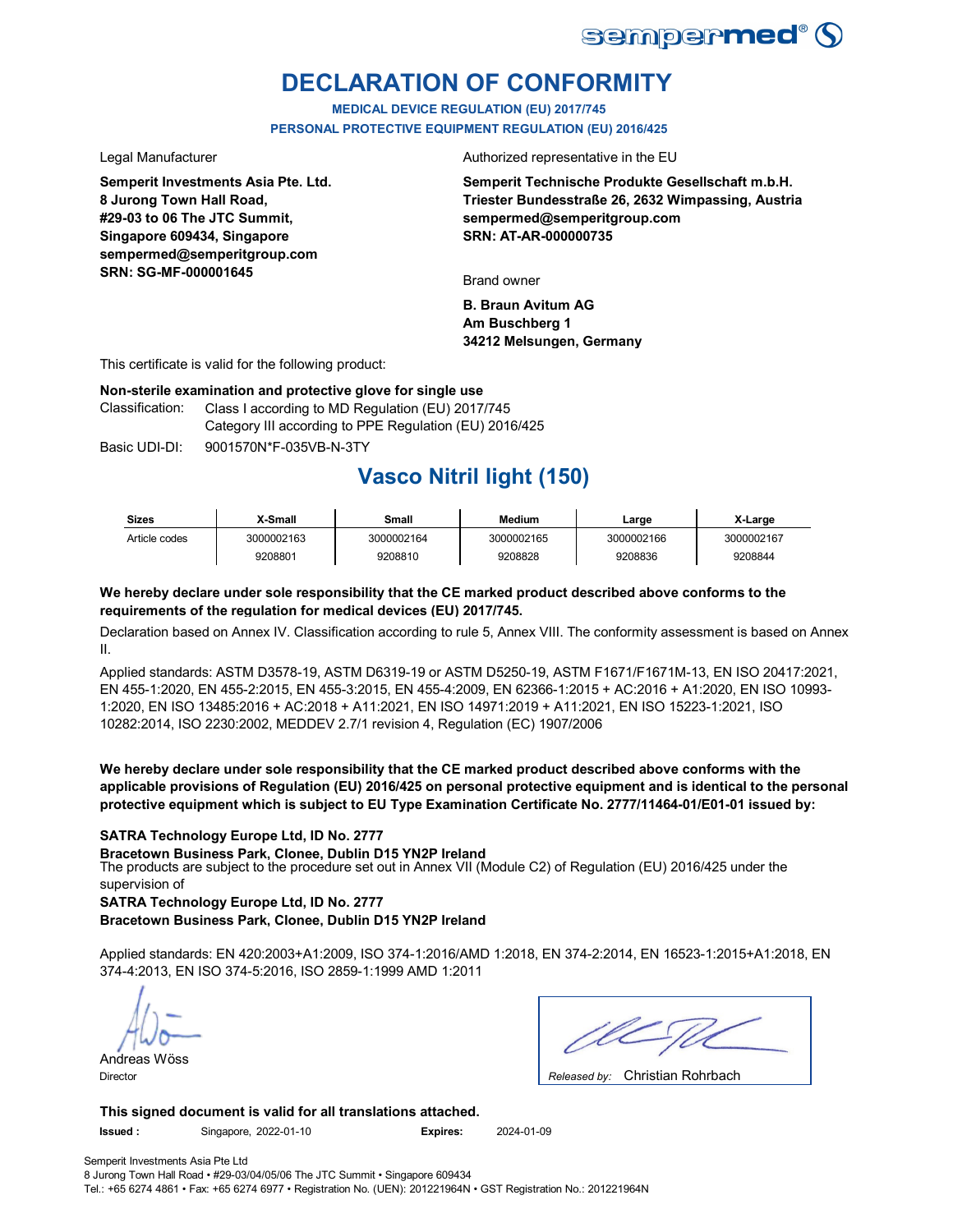

# **KONFORMITÄTSERKLÄRUNG**

MEDIZINPRODUKTEVERORDNUNG (EU) 2017/745

VERORDNUNG (EU) 2016/425 FÜR PERSÖNLICHE SCHUTZAUSRÜSTUNG

**Semperit Investments Asia Pte. Ltd. 8 Jurong Town Hall Road, #29-03 to 06 The JTC Summit, Singapore 609434, Singapore sempermed@semperitgroup.com SRN: SG-MF-000001645**

Hersteller EU-Bevollmächtigter

**Semperit Technische Produkte Gesellschaft m.b.H. Triester Bundesstraße 26, 2632 Wimpassing, Austria sempermed@semperitgroup.com SRN: AT-AR-000000735**

Brand owner

**B. Braun Avitum AG Am Buschberg 1 34212 Melsungen, Germany**

Dieses Zertifikat ist gültig für die folgenden Produkte:

**Nicht-steriler Untersuchungs- und Schutzhandschuh für den Einmalgebrauch**

Klassifizierung: Klasse I gemäß Medizinprodukteverordnung (EU) 2017/745 Kategorie III gemäß PSA Verordnung (EU) 2016/425

Basic UDI-DI: 9001570N\*F-035VB-N-3TY

# **Vasco Nitril light (150)**

| Größen         | X-Small    | Small      | Medium     | ∟arɑe      | ∡-Larɑe    |
|----------------|------------|------------|------------|------------|------------|
| Artikelnummern | 3000002163 | 3000002164 | 3000002165 | 3000002166 | 3000002167 |

### **Wir bestätigen hiermit unter alleiniger Verantwortung, dass die CE gekennzeichneten Produkte mit den Anforderungen der Medizinprodukteverordnung (EU) 2017/745 übereinstimmen.**

Erklärung basierend auf Anhang IV. Klassifizierung gemäß Regel 5, Anhang VIII. Konformitätsbewertung gemäß Anhang II.

Angewandte Normen: ASTM D3578-19, ASTM D6319-19 or ASTM D5250-19, ASTM F1671/F1671M-13, EN ISO 20417:2021, EN 455-1:2020, EN 455-2:2015, EN 455-3:2015, EN 455-4:2009, EN 62366-1:2015 + AC:2016 + A1:2020, EN ISO 10993-1:2020, EN ISO 13485:2016 + AC:2018 + A11:2021, EN ISO 14971:2019 + A11:2021, EN ISO 15223- 1:2021, ISO 10282:2014, ISO 2230:2002, MEDDEV 2.7/1 revision 4, Regulation (EC) 1907/2006

**Wir bestätigen hiermit unter alleiniger Verantwortung, dass die oben genannten CE gekennzeichneten Produkte mit den maßgeblichen Bestimmungen der Verordnung (EU) 2016/425 für Persönliche Schutzausrüstung übereinstimmen und Gegenstand sind der EU-Baumusterprüfbescheinigung Nr. 2777/11464-01/E01-01 ausgestellt durch:**

**SATRA Technology Europe Ltd, ID No. 2777**

**Bracetown Business Park, Clonee, Dublin D15 YN2P Ireland**

**SATRA Technology Europe Ltd, ID No. 2777 Bracetown Business Park, Clonee, Dublin D15 YN2P Ireland** Die Produkte sind Gegenstand der Verfahren gemäß Annex VII (Module C2) der Verordnung unter Aufsicht von

Angewandte Normen: EN 420:2003+A1:2009, ISO 374-1:2016/AMD 1:2018, EN 374-2:2014, EN 16523-1:2015+A1:2018, EN 374-4:2013, EN ISO 374-5:2016, ISO 2859-1:1999 AMD 1:2011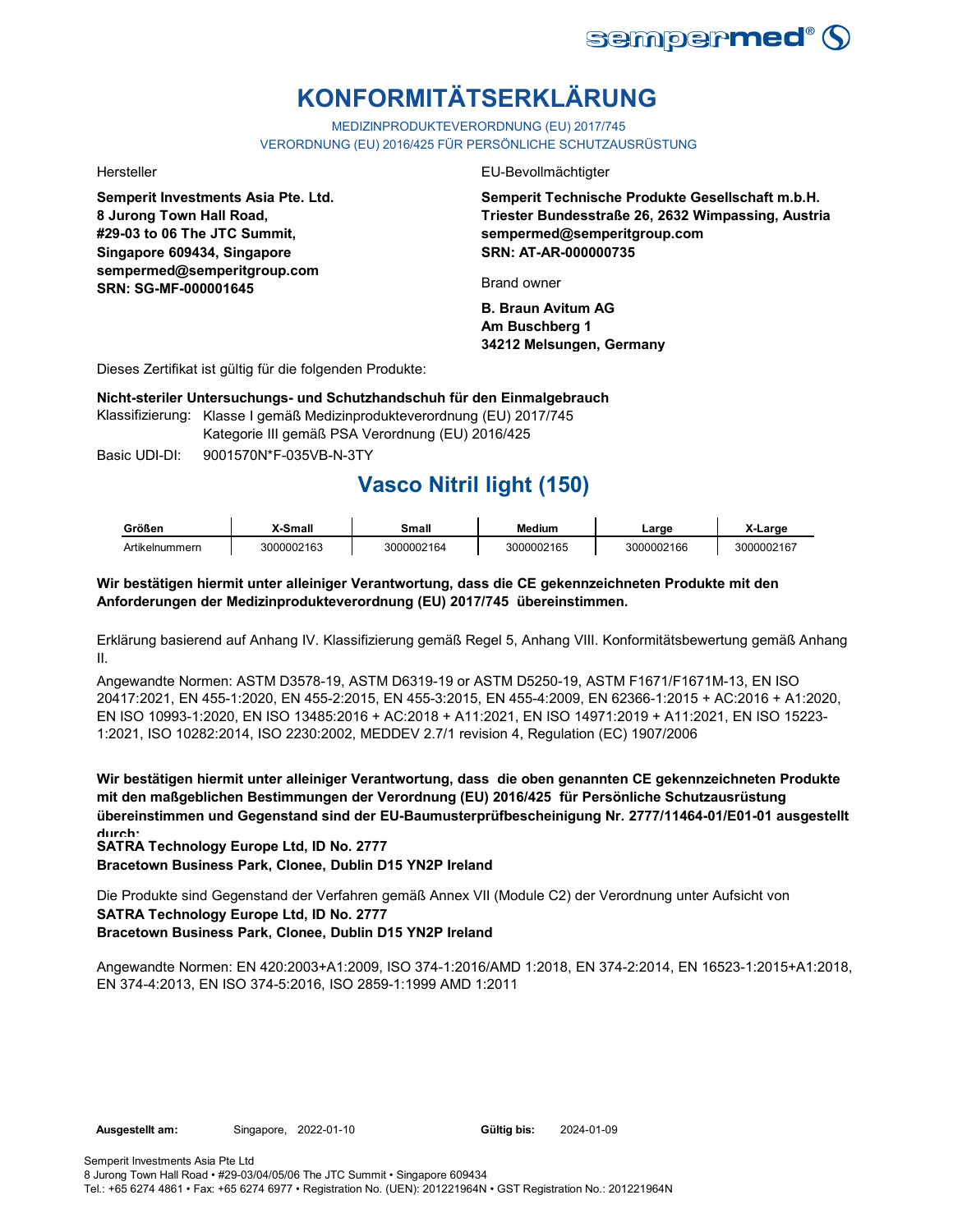

# **DÉCLARATION DE CONFORMITÉ**

RÈGLEMENT POUR LES DISPOSITIFS MÉDICAUX (UE) 2017/745 RÈGLEMENT (UE) 2016/425 POUR L'ÉQUIPEMENT DE PROTECTION INDIVIDUELLE

**Semperit Investments Asia Pte. Ltd. 8 Jurong Town Hall Road, #29-03 to 06 The JTC Summit, Singapore 609434, Singapore sempermed@semperitgroup.com SRN: SG-MF-000001645**

### Fabricant **Exercise Exercise Exercise Exercise Exercise Exercise Exercise Exercise Exercise Exercise Exercise**

**Semperit Technische Produkte Gesellschaft m.b.H. Triester Bundesstraße 26, 2632 Wimpassing, Austria sempermed@semperitgroup.com SRN: AT-AR-000000735**

Brand owner

**B. Braun Avitum AG Am Buschberg 1 34212 Melsungen, Germany**

Ce certificat est valable pour les produits suivants :

### **Gant d'examen et de protection non-stérile à usage unique**

Classification : Classe I selon la règlement pour dispositifs médicaux (UE) 2017/745 Catégorie III selon la règlement EPI (UE) 2016/425

Basic UDI-DI: 9001570N\*F-035VB-N-3TY 9001570N\*F-035VB-N

## **Vasco Nitril light (150)**

| <b>Tailles</b>    | X-Small    | Small      | Medium     | Large      | X-Large    |
|-------------------|------------|------------|------------|------------|------------|
| Numéros d'article | 3000002163 | 3000002164 | 3000002165 | 3000002166 | 3000002167 |

### **Par la présente, nous déclarons sous notre propre responsabilité que les produits portant le symbole CE sont conformes aux exigences de la règlement sur les dispositifs médicaux (EU) 2017/745.**

La déclaration se fonde sur l'annexe IV. Classification selon la règle 5, annexe VIII. Évaluation de la conformité selon l'annexe II.

Normes appliquées : ASTM D3578-19, ASTM D6319-19 or ASTM D5250-19, ASTM F1671/F1671M-13, EN ISO 20417:2021, EN 455-1:2020, EN 455-2:2015, EN 455-3:2015, EN 455-4:2009, EN 62366-1:2015 + AC:2016 + A1:2020, EN ISO 10993-1:2020, EN ISO 13485:2016 + AC:2018 + A11:2021, EN ISO 14971:2019 + A11:2021, EN ISO 15223-1:2021, ISO 10282:2014, ISO 2230:2002, MEDDEV 2.7/1 revision 4, Regulation (EC) 1907/2006

**Par la présente, nous déclarons sous notre propre responsabilité que les produits portant le symbole CE mentionnés ci-dessus sont conformes aux dispositions essentielles de la règlement (UE) 2016/425 concernant l'équipement de protection individuelle sont identiques à l'équipement de protection individuelle faisant l'objet du certificat d'examen de type UE numéro 2777/11464-01/E01-01 délivré par:**

### **SATRA Technology Europe Ltd, ID No. 2777**

**Bracetown Business Park, Clonee, Dublin D15 YN2P Ireland**

**SATRA Technology Europe Ltd, ID No. 2777** Les produits sont soumis aux procédures visées dans l'annexe VII (Module C2) de la règlement sous la surveillance de

### **Bracetown Business Park, Clonee, Dublin D15 YN2P Ireland**

Normes appliquées : EN 420:2003+A1:2009, ISO 374-1:2016/AMD 1:2018, EN 374-2:2014, EN 16523-1:2015+A1:2018, EN 374-4:2013, EN ISO 374-5:2016, ISO 2859-1:1999 AMD 1:2011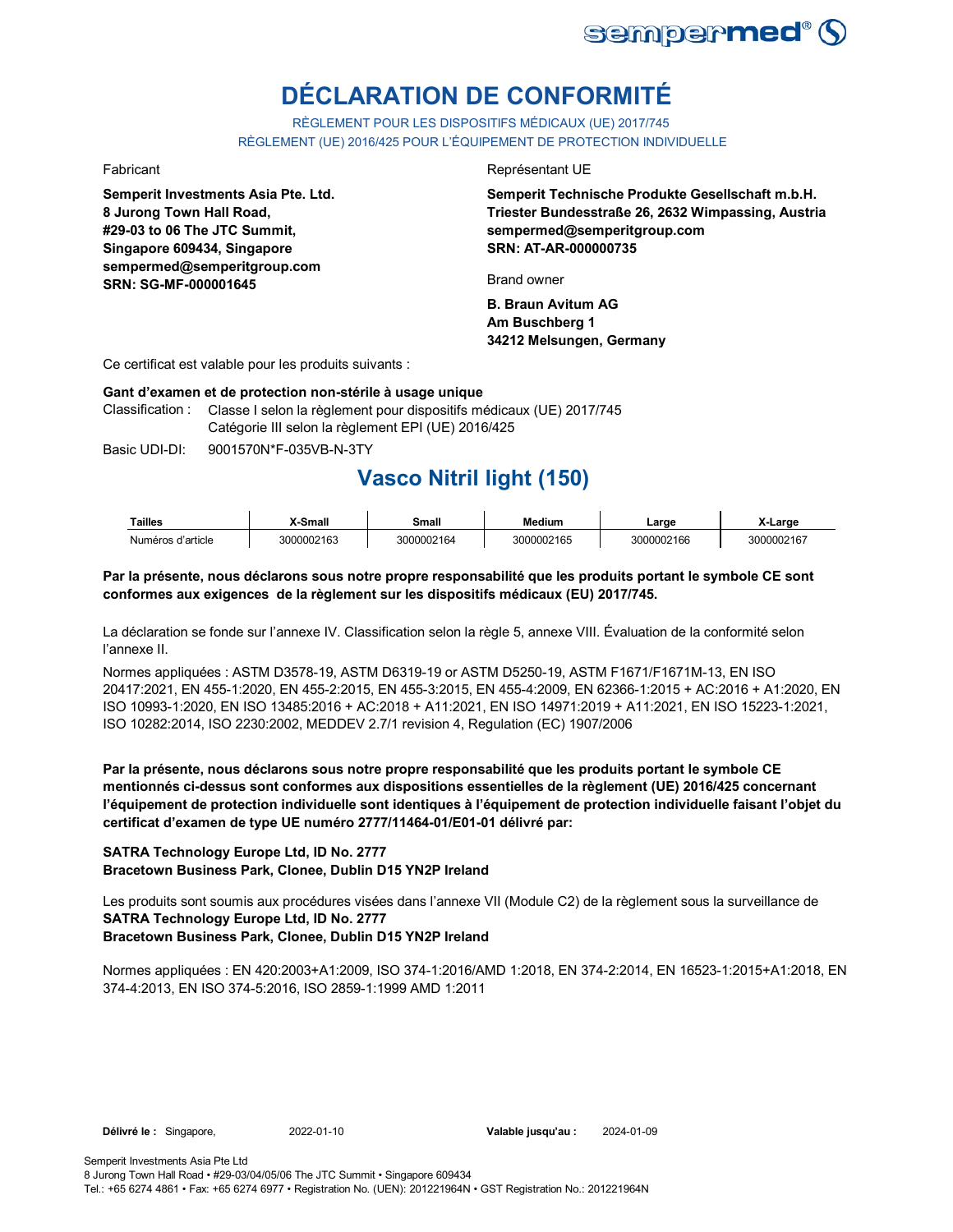

# **DICHIARAZIONE DI CONFORMITÀ**

REGOLAMENTO SUL DISPOSITIVO MEDICO (UE) 2017/745

REGOLAMENTO (UE) 2016/425 DELL'APPARECCHIATURA DI PROTEZIONE INDIVIDUALE

**Semperit Investments Asia Pte. Ltd. 8 Jurong Town Hall Road, #29-03 to 06 The JTC Summit, Singapore 609434, Singapore sempermed@semperitgroup.com SRN: SG-MF-000001645**

Produttore **Rappresentante autorizzato nell'UE** 

**Semperit Technische Produkte Gesellschaft m.b.H. Triester Bundesstraße 26, 2632 Wimpassing, Austria sempermed@semperitgroup.com SRN: AT-AR-000000735**

Brand owner

**B. Braun Avitum AG Am Buschberg 1 34212 Melsungen, Germany**

Questo certificato è valido per il seguente prodotto:

### **Guanto protettivo non sterile monouso da esame**

Clasificazione: Classe I secondo il regolamento dispositivi medici (UE) 2017/745 Categoria III secondo il regolamento (UE) 2016/425 del PPE

Basic UDI-DI: 9001570N\*F-035VB-N-3TY

# **Vasco Nitril light (150)**

| <b>Misure</b>   | X-Small    | Small      | Medium     | ∟arɑe      | X-Large    |
|-----------------|------------|------------|------------|------------|------------|
| Codici articolo | 3000002163 | 3000002164 | 3000002165 | 3000002166 | 3000002167 |

### **Con la presente, dichiariamo sotto la nostra esclusiva responsabilità che il prodotto con marchio CE sopra descritto soddisfa i requisiti del regolamento sui dispositivi medici (UE) 2017/745 .**

Dichiarazione basata sull'allegato IV. Classificazione secondo la regola 5, allegato VIII. La valutazione della conformità si basa sull'allegato II.

Norme applicate: ASTM D3578-19, ASTM D6319-19 or ASTM D5250-19, ASTM F1671/F1671M-13, EN ISO 20417:2021, EN 455-1:2020, EN 455-2:2015, EN 455-3:2015, EN 455-4:2009, EN 62366-1:2015 + AC:2016 + A1:2020, EN ISO 10993- 1:2020, EN ISO 13485:2016 + AC:2018 + A11:2021, EN ISO 14971:2019 + A11:2021, EN ISO 15223-1:2021, ISO 10282:2014, ISO 2230:2002, MEDDEV 2.7/1 revision 4, Regulation (EC) 1907/2006

**Con la presente, dichiariamo sotto la nostra esclusiva responsabilità che il prodotto con marchio CE sopra descritto è conforme alle disposizioni applicabili del Regolamento (UE) 2016/425 sui dispositivi di protezione individuale ed è identico al dispositivo di protezione personale che è soggetto al Certificato di Esame di Tipo UE n. 2777/11464-01/E01-01 rilasciato da:**

### **SATRA Technology Europe Ltd, ID No. 2777 Bracetown Business Park, Clonee, Dublin D15 YN2P Ireland**

**SATRA Technology Europe Ltd, ID No. 2777 Bracetown Business Park, Clonee, Dublin D15 YN2P Ireland** ed è soggetto alla procedura di cui all'allegato VII (modulo C2) del regolamento (UE) 2016/425 sotto il controllo di

Norme applicate: EN 420:2003+A1:2009, ISO 374-1:2016/AMD 1:2018, EN 374-2:2014, EN 16523-1:2015+A1:2018, EN 374-4:2013, EN ISO 374-5:2016, ISO 2859-1:1999 AMD 1:2011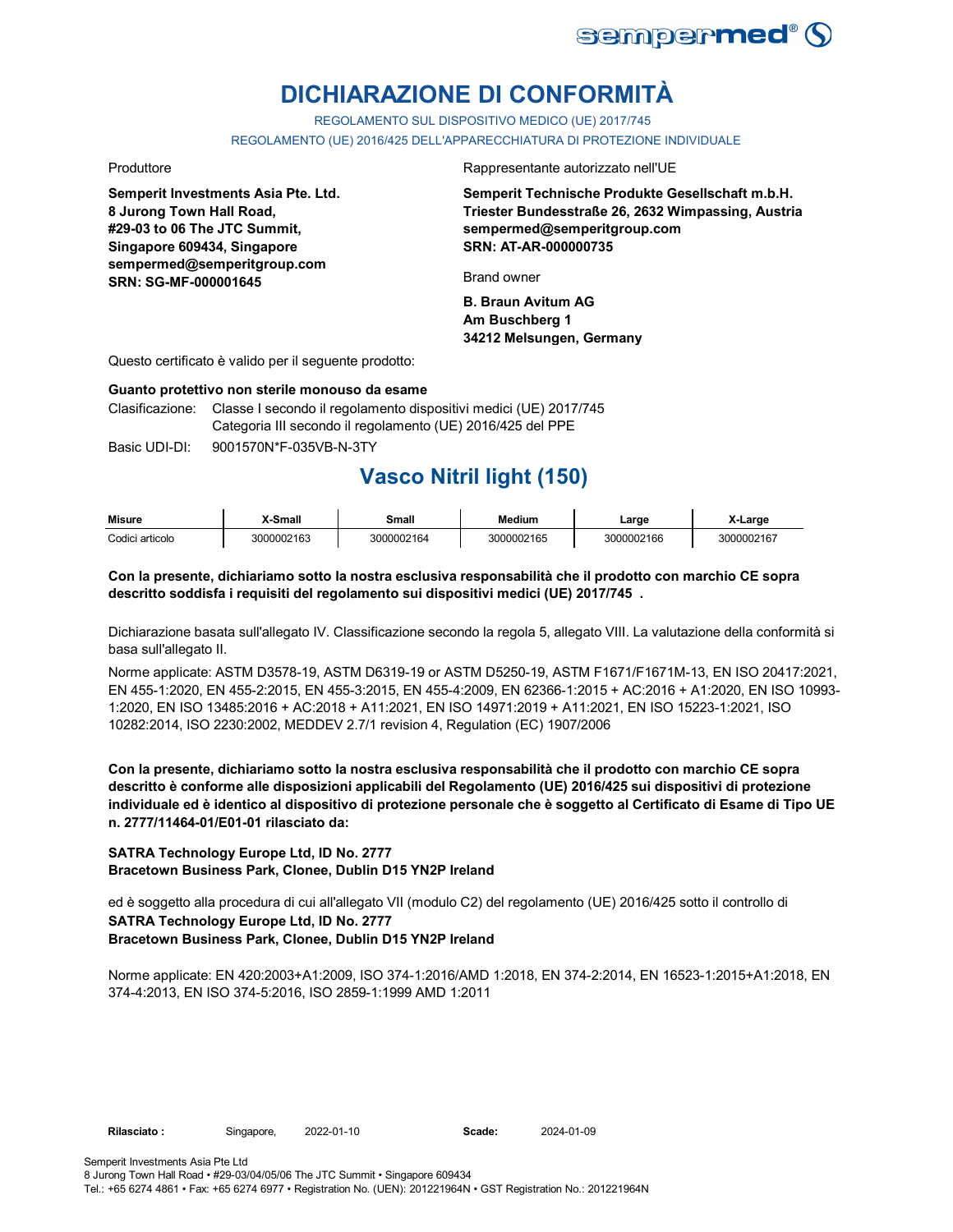

# **CONFORMITEITSVERKLARING**

VERORDENING MEDISCHE PRODUCTEN (EU) 2017/745

VERORDENING (EU) 2016/425 BETREFFENDE PERSOONLIJKE BESCHERMENDE UITRUSTING

**Semperit Investments Asia Pte. Ltd. 8 Jurong Town Hall Road, #29-03 to 06 The JTC Summit, Singapore 609434, Singapore sempermed@semperitgroup.com SRN: SG-MF-000001645**

### Fabrikant Gemachtigde EU

**Semperit Technische Produkte Gesellschaft m.b.H. Triester Bundesstraße 26, 2632 Wimpassing, Austria sempermed@semperitgroup.com SRN: AT-AR-000000735**

Brand owner

**B. Braun Avitum AG Am Buschberg 1 34212 Melsungen, Germany**

Dit certificaat is geldig voor de volgende producten:

### **Niet-steriele onderzoeks- en beschermende handschoenen voor eenmalig gebruik**

Classificatie: Klasse I volgens Verordening (EU) 2017/745 betreffende medische hulpmiddelen Categorie III volgens PBM-verordening (EU) 2016/425

Basic UDI-DI: 9001570N\*F-035VB-N-3TY 9001570N\*F-035VB-N-3

# **Vasco Nitril light (150)**

| <b>Maten</b>   | <b>Y-Small</b> | Small      | <b>Medium</b> | Large      | X-Large    |
|----------------|----------------|------------|---------------|------------|------------|
| Artikelnummers | 3000002163     | 3000002164 | 3000002165    | 3000002166 | 3000002167 |

### **Wij verklaren hierbij onder uitsluitende verantwoordelijkheid, dat de CE-gemarkeerde producten voldoen aan de vereisten van de Verordening Medische Hulpmiddelen (EU) 2017/745.**

Verklaring op basis van bijlage IV. Classificatie volgens regel 5, bijlage VIII. De conformiteitsbeoordeling is gebaseerd op bijlage II.

Toegepaste normen: ASTM D3578-19, ASTM D6319-19 or ASTM D5250-19, ASTM F1671/F1671M-13, EN ISO 20417:2021, EN 455-1:2020, EN 455-2:2015, EN 455-3:2015, EN 455-4:2009, EN 62366-1:2015 + AC:2016 + A1:2020, EN ISO 10993-1:2020, EN ISO 13485:2016 + AC:2018 + A11:2021, EN ISO 14971:2019 + A11:2021, EN ISO 15223- 1:2021, ISO 10282:2014, ISO 2230:2002, MEDDEV 2.7/1 revision 4, Regulation (EC) 1907/2006

**Hierbij verklaren wij onder uitsluitende verantwoordelijkheid, dat de bovengenoemde CE-gemarkeerde producten voldoen aan de relevante bepalingen van de Verordening (EU) 2016/425 over persoonlijke beschermingsmiddelen en het onderworpen zijn aan het certificaat van EU-typeonderzoek nr.2777/11464-01/E01- 01 uitgegeven door: SATRA Technology Europe Ltd, ID No. 2777**

**Bracetown Business Park, Clonee, Dublin D15 YN2P Ireland**

**SATRA Technology Europe Ltd, ID No. 2777 Bracetown Business Park, Clonee, Dublin D15 YN2P Ireland** De producten vallen onder de procedures van bijlage VII (module C2) van de verordening onder toezicht van

Toegepaste normen: EN 420:2003+A1:2009, ISO 374-1:2016/AMD 1:2018, EN 374-2:2014, EN 16523-1:2015+A1:2018, EN 374-4:2013, EN ISO 374-5:2016, ISO 2859-1:1999 AMD 1:2011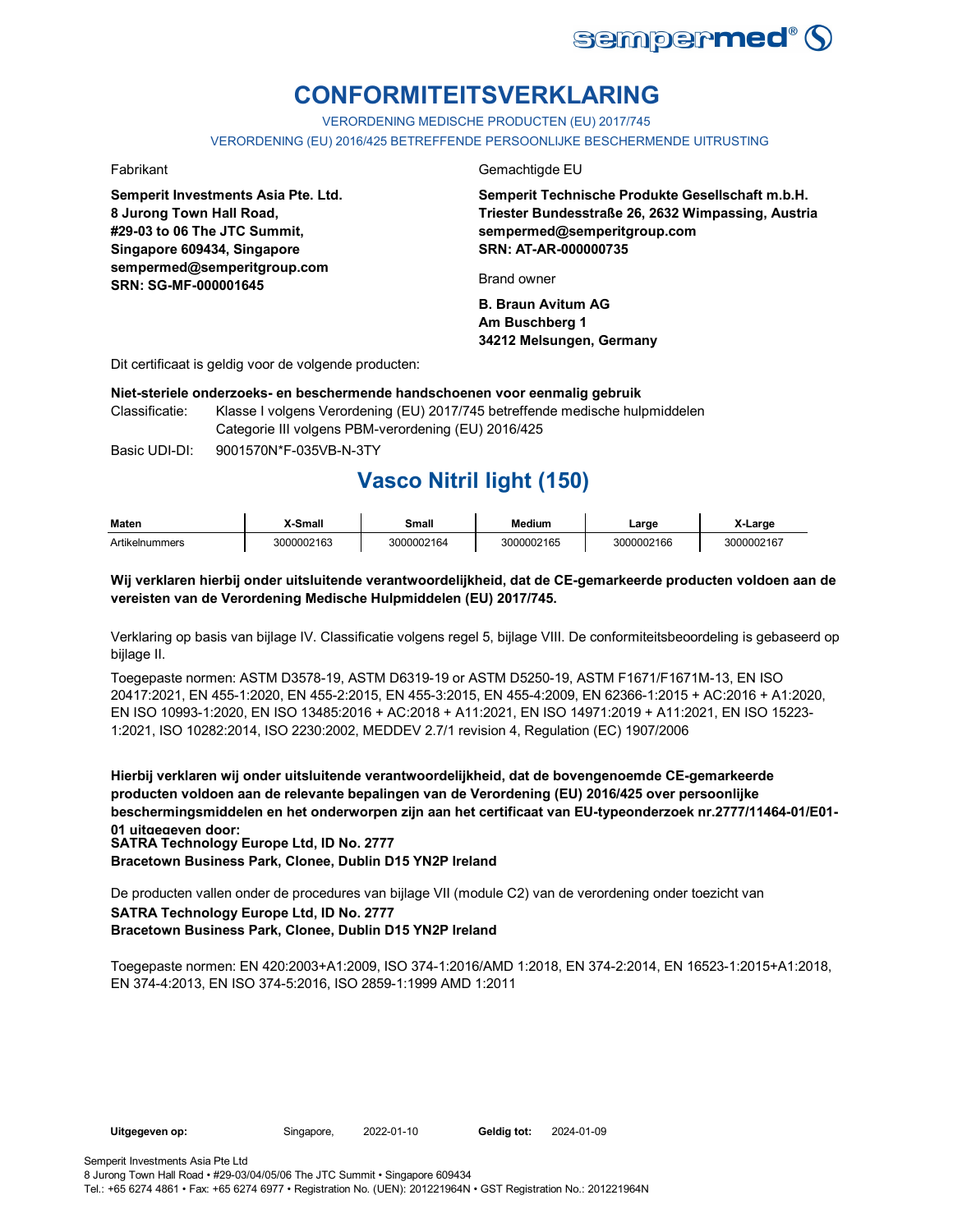

# **DECLARACIÓN DE CONFORMIDAD**

REGLAMENTO (UE) 2017/745 DE PRODUCTOS MEDICINALES REGLAMENTO (UE) 2016/425 PARA EQUIPAMIENTOS PERSONALES

**Semperit Investments Asia Pte. Ltd. 8 Jurong Town Hall Road, #29-03 to 06 The JTC Summit, Singapore 609434, Singapore sempermed@semperitgroup.com SRN: SG-MF-000001645**

### Fabricante Representante de la UE

**Semperit Technische Produkte Gesellschaft m.b.H. Triester Bundesstraße 26, 2632 Wimpassing, Austria sempermed@semperitgroup.com SRN: AT-AR-000000735**

Brand owner

**B. Braun Avitum AG Am Buschberg 1 34212 Melsungen, Germany**

El presente certificado es válido para los siguientes productos:

### **Guante de exploración y protección no estéril para un solo uso**

Clasificación: Clase I según el Reglamento de Productos Medicinales (EU) 2017/745 Categoría III según el Reglamento EPI (UE) 2016/425

Basic UDI-DI: 9001570N\*F-035VB-N-3TY 9001570N\*F-035VB-N-3T

## **Vasco Nitril light (150)**

| Tamaños            | <b>X-Small</b> | Small      | Medium     | ∟arɑe      | X-Large    |
|--------------------|----------------|------------|------------|------------|------------|
| Número de artículo | 3000002163     | 3000002164 | 3000002165 | 3000002166 | 3000002167 |

### **Por la presente confirmamos bajo nuestra exclusiva responsabilidad que los productos con marcado CE cumplen con los requisitos del Reglamento (UE) 2017/745 sobre productos sanitarios.**

Declaración basada en el anexo IV. Clasificación según la norma 5 del anexo VIII. La evaluación de la conformidad se basa en el anexo II.

Normas aplicadas: ASTM D3578-19, ASTM D6319-19 or ASTM D5250-19, ASTM F1671/F1671M-13, EN ISO 20417:2021, EN 455-1:2020, EN 455-2:2015, EN 455-3:2015, EN 455-4:2009, EN 62366-1:2015 + AC:2016 + A1:2020, EN ISO 10993- 1:2020, EN ISO 13485:2016 + AC:2018 + A11:2021, EN ISO 14971:2019 + A11:2021, EN ISO 15223-1:2021, ISO 10282:2014, ISO 2230:2002, MEDDEV 2.7/1 revision 4, Regulation (EC) 1907/2006

### **Por la presente confirmamos, bajo nuestra exclusiva responsabilidad, que los productos arriba mencionados con la marca CE cumplen con las disposiciones pertinentes del Reglamento (UE) 2016/425 para equipos de protección personal y están sujetos al Certificado de examen de tipo nº. 2777/11464-01/E01-01 expedido por:**

**SATRA Technology Europe Ltd, ID No. 2777**

**Bracetown Business Park, Clonee, Dublin D15 YN2P Ireland**

Los productos están sujetos a los procedimientos establecidos en el anexo VII (módulo C2) del Reglamento bajo la supervisión de

### **SATRA Technology Europe Ltd, ID No. 2777 Bracetown Business Park, Clonee, Dublin D15 YN2P Ireland**

Normas aplicadas: EN 420:2003+A1:2009, ISO 374-1:2016/AMD 1:2018, EN 374-2:2014, EN 16523-1:2015+A1:2018, EN 374-4:2013, EN ISO 374-5:2016, ISO 2859-1:1999 AMD 1:2011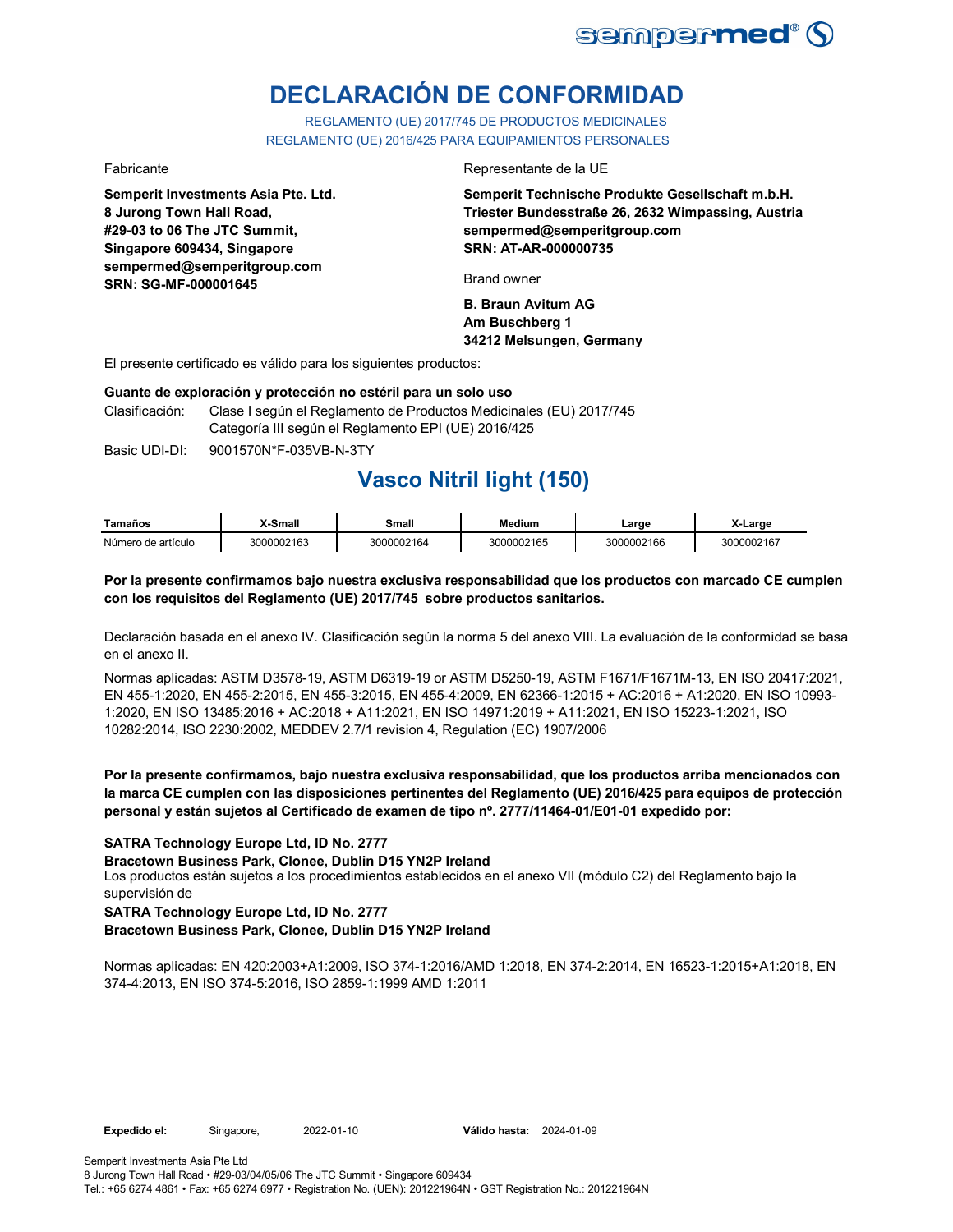

# **DECLARAÇÃO DE CONFORMIDADE**

REGULAMENTO (UE) 2017/745 SOBRE DISPOSITIVOS MÉDICOS REGULAMENTO (UE) 2016/425 SOBRE EQUIPAMENTO DE PROTEÇÃO INDIVIDUAL

**Semperit Investments Asia Pte. Ltd. 8 Jurong Town Hall Road, #29-03 to 06 The JTC Summit, Singapore 609434, Singapore sempermed@semperitgroup.com SRN: SG-MF-000001645**

### Fabricante Representante da UE

**Semperit Technische Produkte Gesellschaft m.b.H. Triester Bundesstraße 26, 2632 Wimpassing, Austria sempermed@semperitgroup.com SRN: AT-AR-000000735**

Brand owner

**B. Braun Avitum AG Am Buschberg 1 34212 Melsungen, Germany**

Este certificado é válido para os seguintes produtos:

### **Luva de exame e de proteção não estéril para uso único**

Classificação: Classe I de acordo com o regulamento de Dispositivos Médicos (UE) 2017/745 Categoria III de acordo com o regulamento EPI (UE) 2016/425

Basic UDI-DI: 9001570N\*F-035VB-N-3TY 9001570N\*F-035VB-N-3T

# **Vasco Nitril light (150)**

| Tamanhos          | X-Small    | Small      | Medium     | ∟arɑe      | X-Large    |
|-------------------|------------|------------|------------|------------|------------|
| Números de artigo | 3000002163 | 3000002164 | 3000002165 | 3000002166 | 3000002167 |

### **Declaramos desta forma, sob a nossa exclusiva responsabilidade, que os produtos com a marca CE estão em conformidade com os requisitos da Regulamento de Dispositivos Médicos (UE) 2017/745 .**

Declaração baseada no Anexo IV. Classificação de acordo com a regra 5, Anexo VIII. Avaliação da conformidade com base no Anexo II.

Normas aplicadas: ASTM D3578-19, ASTM D6319-19 or ASTM D5250-19, ASTM F1671/F1671M-13, EN ISO 20417:2021, EN 455-1:2020, EN 455-2:2015, EN 455-3:2015, EN 455-4:2009, EN 62366-1:2015 + AC:2016 + A1:2020, EN ISO 10993- 1:2020, EN ISO 13485:2016 + AC:2018 + A11:2021, EN ISO 14971:2019 + A11:2021, EN ISO 15223-1:2021, ISO 10282:2014, ISO 2230:2002, MEDDEV 2.7/1 revision 4, Regulation (EC) 1907/2006

**Declaramos desta forma, sob a nossa exclusiva responsabilidade, que os produtos com a marca CE acima mencionados estão em conformidade com as disposições relevantes do regulamento (UE) 2016/425 para Equipamentos de Proteção Individual e são objeto do certificado de exame de tipo da UE n.º 2777/11464-01/E01-01 emitido por: SATRA Technology Europe Ltd, ID No. 2777**

**Bracetown Business Park, Clonee, Dublin D15 YN2P Ireland**

**SATRA Technology Europe Ltd, ID No. 2777** Os produtos são objeto dos procedimentos previstos no anexo VII (módulo C2) do regulamento, sob a supervisão de

### **Bracetown Business Park, Clonee, Dublin D15 YN2P Ireland**

Normas aplicadas: EN 420:2003+A1:2009, ISO 374-1:2016/AMD 1:2018, EN 374-2:2014, EN 16523-1:2015+A1:2018, EN 374-4:2013, EN ISO 374-5:2016, ISO 2859-1:1999 AMD 1:2011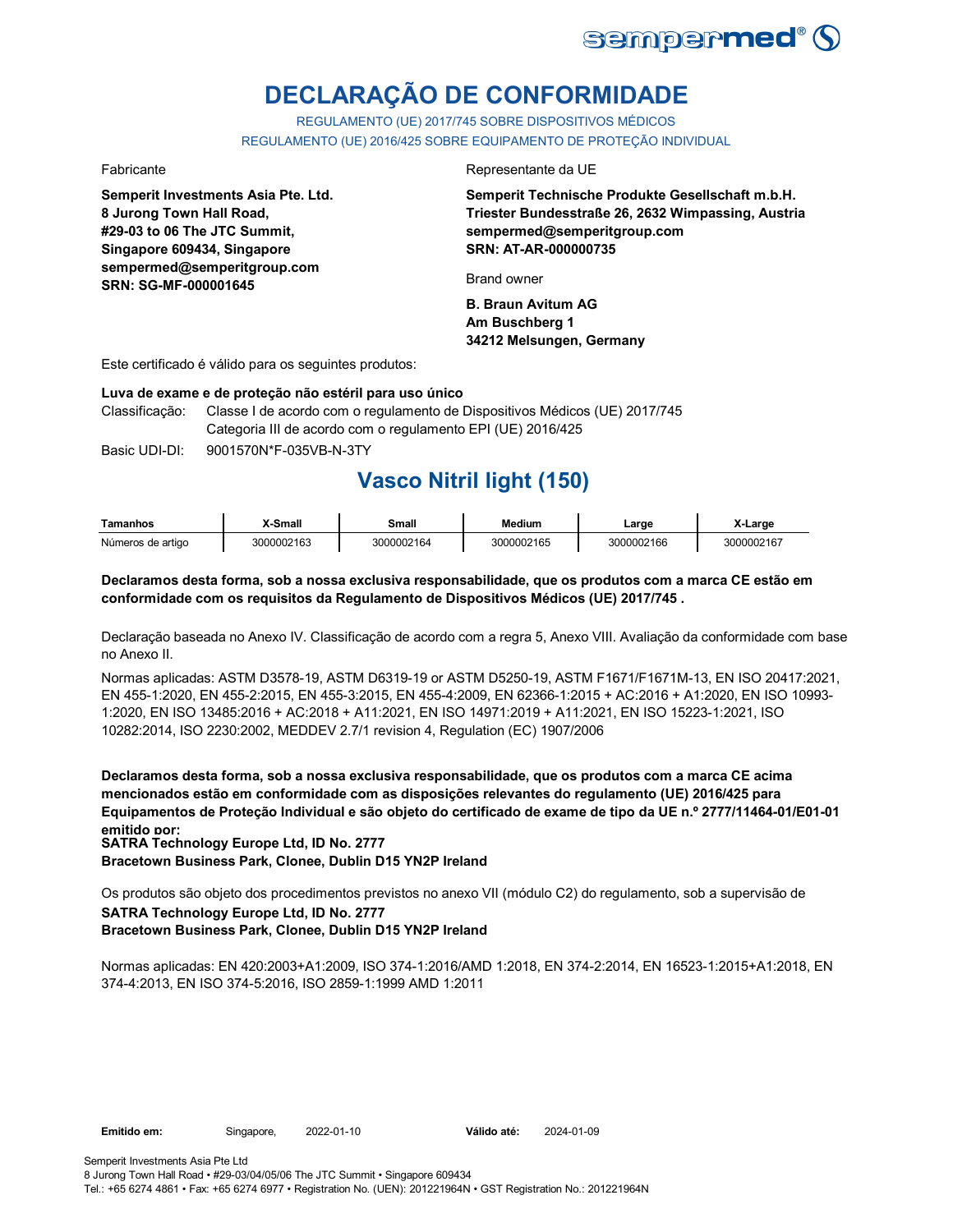

# **DEKLARATON OM ÖVERENSSTÄMMELSE**

FÖRORDNING (EU) 2017/745 MEDICINTEKNISKA PRODUKTER FÖRORDNING (EU) 2016/425 FÖR PERSONLIG SKYDDSUTRUSTNING

**Semperit Investments Asia Pte. Ltd. 8 Jurong Town Hall Road, #29-03 to 06 The JTC Summit, Singapore 609434, Singapore sempermed@semperitgroup.com SRN: SG-MF-000001645**

Tillverkare Behörig representant hos EU

**Semperit Technische Produkte Gesellschaft m.b.H. Triester Bundesstraße 26, 2632 Wimpassing, Austria sempermed@semperitgroup.com SRN: AT-AR-000000735**

Brand owner

**B. Braun Avitum AG Am Buschberg 1 34212 Melsungen, Germany**

Detta certifikat gäller följande produkt:

### **Icke-steril inspektions- och skyddshandske för engångsanvändning**

Basic UDI-DI: 9001570N\*F-035VB-N-3TY Klassificering: Klass I enligt EU-förordning för medicintek-niska produkter (MD) (EU) 2017/745 Kategori III enligt EU-förordning för personlig skyddsutrustning (PPE) 2016/425

**Vasco Nitril light (150)** 

| <b>Storlekar</b> | X-Small    | Small      | <b>Medium</b> | ∟arge      | X-Large    |
|------------------|------------|------------|---------------|------------|------------|
| Artikelkoder     | 3000002163 | 3000002164 | 3000002165    | 3000002166 | 3000002167 |

### **Vi förklarar härmed under eget exklusivt ansvar att ovan beskrivna, CE-markerade produkt stämmer överens med erforderliga i förordning för medicinska produkter (EU) 2017/745.**

Förklaring på grundval av bilaga IV. Klassificering enligt regel 5, bilaga VIII. Bedömningen av överensstämmelse grundar sig på bilaga II.

Tillämpade standarder: ASTM D3578-19, ASTM D6319-19 or ASTM D5250-19, ASTM F1671/F1671M-13, EN ISO 20417:2021, EN 455-1:2020, EN 455-2:2015, EN 455-3:2015, EN 455-4:2009, EN 62366-1:2015 + AC:2016 + A1:2020, EN ISO 10993-1:2020, EN ISO 13485:2016 + AC:2018 + A11:2021, EN ISO 14971:2019 + A11:2021, EN ISO 15223- 1:2021, ISO 10282:2014, ISO 2230:2002, MEDDEV 2.7/1 revision 4, Regulation (EC) 1907/2006

**Vi förklarar härmed under eget exklusivt ansvar att ovan beskrivna, CE-markerade produkt stämmer överens med tillämpliga bestämmelser i EU-förordningen 2016/425 för personlig skyddsutrustning och är identisk med den personliga skyddsutrustning som anges i EU-certifikat för typgranskning nummer2777/11464-01/E01-01 daterad av:**

### **SATRA Technology Europe Ltd, ID No. 2777**

**Bracetown Business Park, Clonee, Dublin D15 YN2P Ireland**

och är föremål för den procedur som beskrivs i Bilaga VII (Modul C2) till EU-förordningen 2016/425 under the supervision of under uppsikt av

### **SATRA Technology Europe Ltd, ID No. 2777**

### **Bracetown Business Park, Clonee, Dublin D15 YN2P Ireland**

Tillämpade standarder: EN 420:2003+A1:2009, ISO 374-1:2016/AMD 1:2018, EN 374-2:2014, EN 16523- 1:2015+A1:2018, EN 374-4:2013, EN ISO 374-5:2016, ISO 2859-1:1999 AMD 1:2011

**Daterad :** Singapore, 2022-01-10 **Giltig till:** 2024-01-09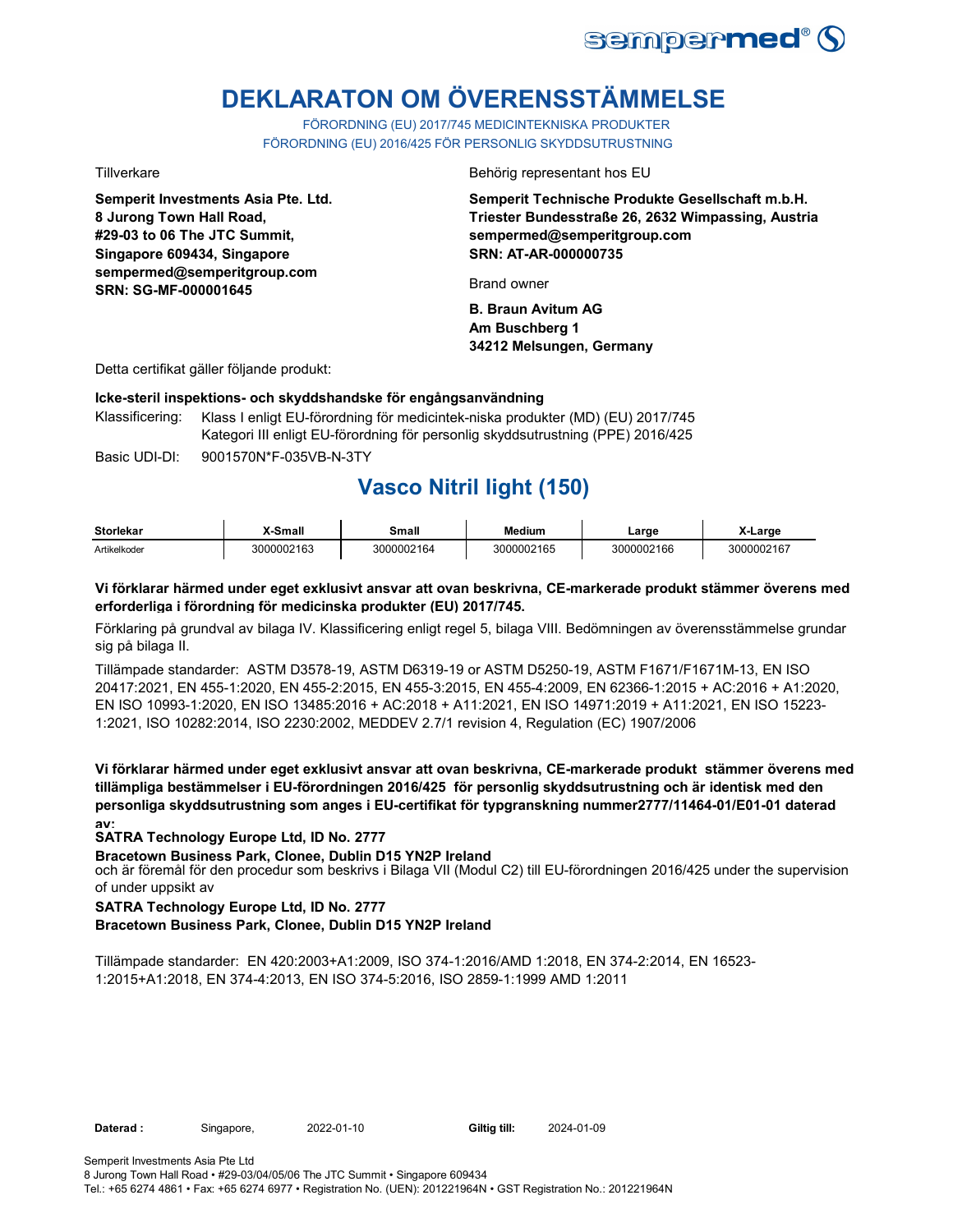

# **KONFORMITETSERKLÆRING**

FORORDNING (EU) 2017/745 OM MEDICINSK UDSTYR FORORDNING (EU) 2016/425 FOR PERSONLIGE VÆRNEMIDLER

**Semperit Investments Asia Pte. Ltd. 8 Jurong Town Hall Road, #29-03 to 06 The JTC Summit, Singapore 609434, Singapore sempermed@semperitgroup.com SRN: SG-MF-000001645**

Producent EU-befuldmægtigede

**Semperit Technische Produkte Gesellschaft m.b.H. Triester Bundesstraße 26, 2632 Wimpassing, Austria sempermed@semperitgroup.com SRN: AT-AR-000000735**

Brand owner

**B. Braun Avitum AG Am Buschberg 1 34212 Melsungen, Germany**

Dette certifikat er gyldigt for følgende produkter:

### **Ikke-steril undersøgelses- og beskyttelseshandske til engangsbrug**

Klassificering: Klasse I jævnfør (EU) 2017/745 -forordningen for medicinsk udstyr Kategori III jævnfør PVM-forordningen (EU) 2016/425

Basic UDI-DI: 9001570N\*F-035VB-N-3TY

## **Vasco Nitril light (150)**

| <b>Størrelser</b> | X-Small    | Small      | <b>Medium</b> | _arge      | X-Large    |
|-------------------|------------|------------|---------------|------------|------------|
| Artikelnumre      | 3000002163 | 3000002164 | 3000002165    | 3000002166 | 3000002167 |

### **Vi bekræfter hermed under fuldt ansvar, at de ovenfor nævnte CE-mærkede produkter stemmer overens med de krav i forordningen for medicinsk udstyr (EU) 2017/745.**

Erklæring på grundlag af bilag IV. Klassificering i henhold til regel 5, bilag VIII. Overensstemmelsesvurderingen er baseret på bilag II.

Anvendte standarder: ASTM D3578-19, ASTM D6319-19 or ASTM D5250-19, ASTM F1671/F1671M-13, EN ISO 20417:2021, EN 455-1:2020, EN 455-2:2015, EN 455-3:2015, EN 455-4:2009, EN 62366-1:2015 + AC:2016 + A1:2020, EN ISO 10993-1:2020, EN ISO 13485:2016 + AC:2018 + A11:2021, EN ISO 14971:2019 + A11:2021, EN ISO 15223- 1:2021, ISO 10282:2014, ISO 2230:2002, MEDDEV 2.7/1 revision 4, Regulation (EC) 1907/2006

**Vi bekræfter hermed under fuldt ansvar, at de ovenfor nævnte CE-mærkede produkter stemmer overens med med de afgørende bestemmelser i forordningen (EU) 2016/425 for personlige værnemidler, og er genstand for EUcertificering af typeafprøvning nr.2777/11464-01/E01-01 udstedt gennem:**

### **SATRA Technology Europe Ltd, ID No. 2777**

**Bracetown Business Park, Clonee, Dublin D15 YN2P Ireland**

Produkterne er genstand for procedurer jævnfør VII (modul C2) i forordningen med opsyn af

### **SATRA Technology Europe Ltd, ID No. 2777**

### **Bracetown Business Park, Clonee, Dublin D15 YN2P Ireland**

Anvendte standarder: EN 420:2003+A1:2009, ISO 374-1:2016/AMD 1:2018, EN 374-2:2014, EN 16523-1:2015+A1:2018, EN 374-4:2013, EN ISO 374-5:2016, ISO 2859-1:1999 AMD 1:2011

**Udstedt den:** Singapore, 2022-01-10 **Gyldig til:** 2024-01-09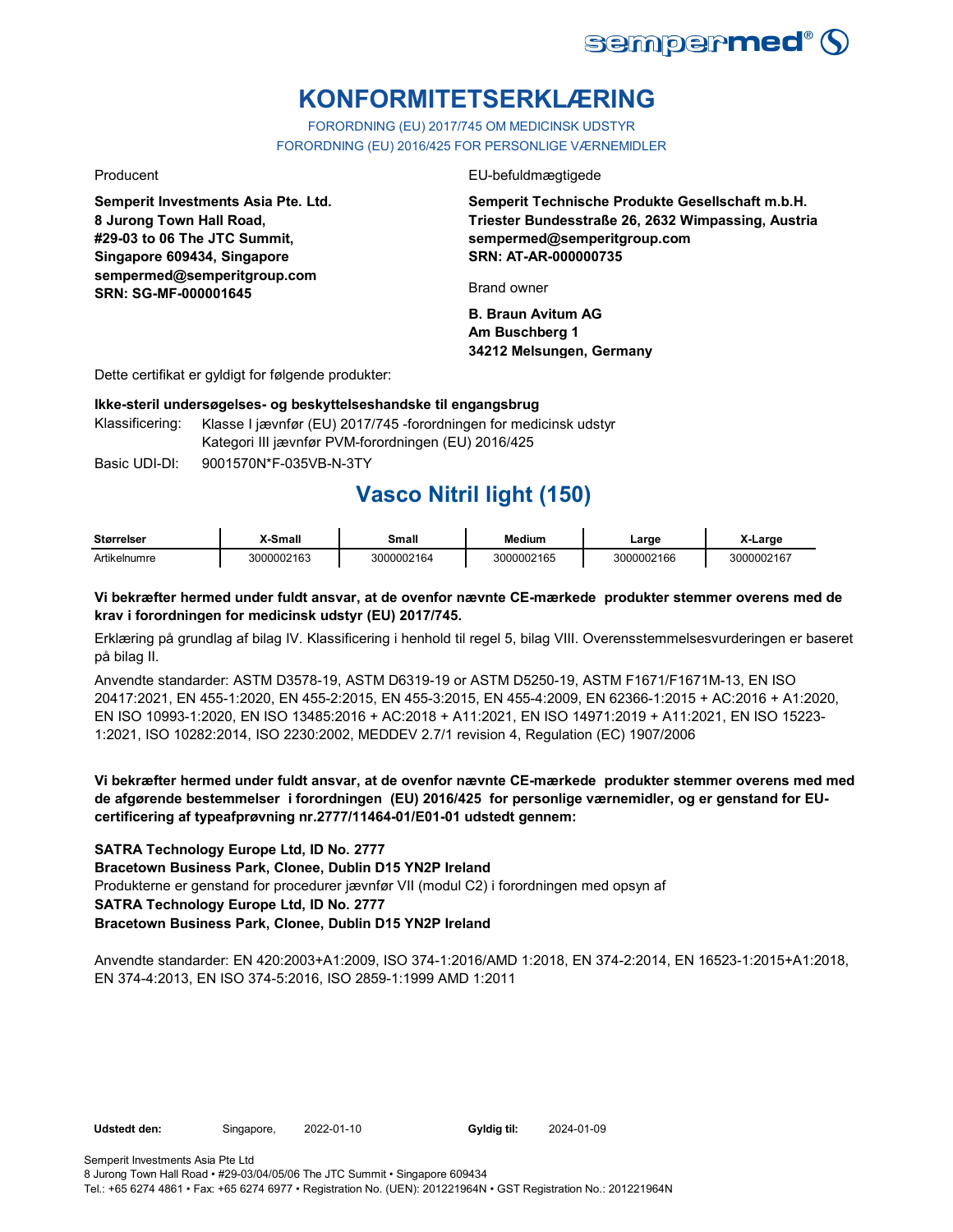

# **KONFORMITETSERKLÆRING**

FORORDNING FOR MEDISINSK UTSTYR (EU) 2017/745 FORORDNING (EU) 2016/425 OM PERSONLIG VERNEUTSTYR

**Semperit Investments Asia Pte. Ltd. 8 Jurong Town Hall Road, #29-03 to 06 The JTC Summit, Singapore 609434, Singapore sempermed@semperitgroup.com SRN: SG-MF-000001645**

Produsent **Autorisert representant i EU** 

**Semperit Technische Produkte Gesellschaft m.b.H. Triester Bundesstraße 26, 2632 Wimpassing, Austria sempermed@semperitgroup.com SRN: AT-AR-000000735**

Brand owner

**B. Braun Avitum AG Am Buschberg 1 34212 Melsungen, Germany**

Dette sertifikatet er gyldig for følgende produkter:

**Ikke-steril undersøkelses- og beskyttelseshanske for engangsbruk**

Klassifisering: Klasse I i henhold til forordning for medisinsk utstyr (EU) 2017/745 Kategori III i henhold til PVU-forordningen (EU) nr. 2016/425

Basic UDI-DI: 9001570N\*F-035VB-N-3TY 9001570N\*F-035VB-N-3T

# **Vasco Nitril light (150)**

| <b>Størrelser</b> | X-Small    | Small      | <b>Medium</b> | ∟arɑe      | X-Large    |
|-------------------|------------|------------|---------------|------------|------------|
| Artikkelnumre     | 3000002163 | 3000002164 | 3000002165    | 3000002166 | 3000002167 |

### **Vi erklærer herved under eneansvar at det CE-merkede produktet oppfyller de kravene i Uredbet for medisinsk utstyr (EU) 2017/745.**

Erklæring basert på vedlegg IV. Klassifisering i henhold til regel nr. 5, vedlegg VIII. Samsvarsvurderingen er basert på vedlegg II.

Relevante standarder: ASTM D3578-19, ASTM D6319-19 or ASTM D5250-19, ASTM F1671/F1671M-13, EN ISO 20417:2021, EN 455-1:2020, EN 455-2:2015, EN 455-3:2015, EN 455-4:2009, EN 62366-1:2015 + AC:2016 + A1:2020, EN ISO 10993-1:2020, EN ISO 13485:2016 + AC:2018 + A11:2021, EN ISO 14971:2019 + A11:2021, EN ISO 15223- 1:2021, ISO 10282:2014, ISO 2230:2002, MEDDEV 2.7/1 revision 4, Regulation (EC) 1907/2006

**Vi erklærer herved under eneansvar at det CE-merkede produktet som er nevnt ovenfor oppfyller de relevante bestemmelsene i Forordning (EU) nr. 2016/425 om personlig verneutstyr og er gjenstand for EUtypeprøvesertifikat nr. 2777/11464-01/E01-01 utstedt av: SATRA Technology Europe Ltd, ID No. 2777 Bracetown Business Park, Clonee, Dublin D15 YN2P Ireland**

**SATRA Technology Europe Ltd, ID No. 2777 Bracetown Business Park, Clonee, Dublin D15 YN2P Ireland** Produktet er gjenstand for prosedyren som er beskrevet i Vedlegg VII (Modul C2) i Forordning nr. 2016/425 under tilsyn av

Relevante standarder: EN 420:2003+A1:2009, ISO 374-1:2016/AMD 1:2018, EN 374-2:2014, EN 16523-1:2015+A1:2018, EN 374-4:2013, EN ISO 374-5:2016, ISO 2859-1:1999 AMD 1:2011

**Utstedt den:** Singapore, 2022-01-10 **Gyldig til:** 2024-01-09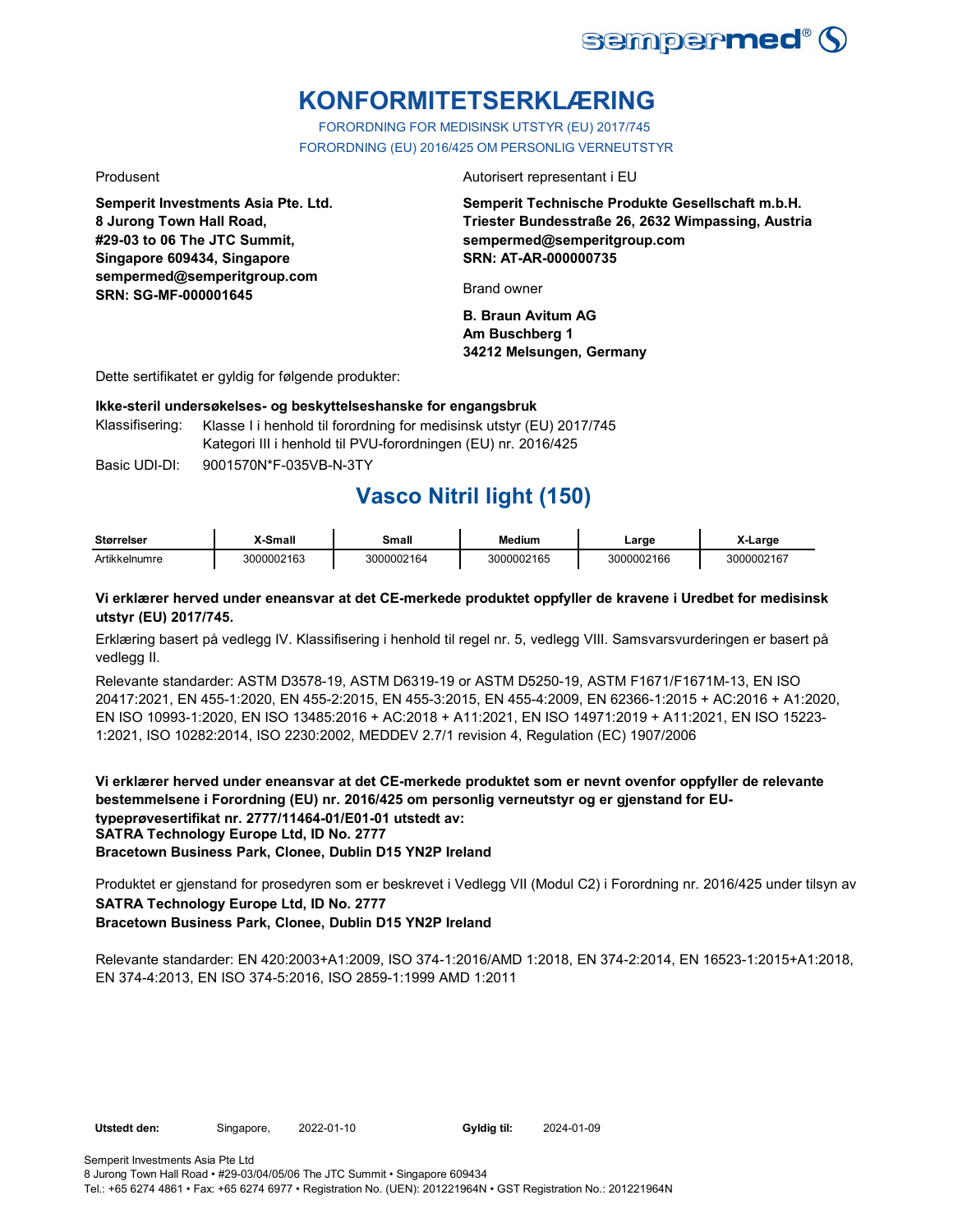

# **VAATIMUSTENMUKAISUUSVAKUUTUS**

LÄÄKINNÄLLISIÄ LAITTEITA KOSKEVA ASETUS (EU) 2017/745 HENKILÖNSUOJAIMISTA ANNETTU ASETUS (EU) 2016/425

**Semperit Investments Asia Pte. Ltd. 8 Jurong Town Hall Road, #29-03 to 06 The JTC Summit, Singapore 609434, Singapore sempermed@semperitgroup.com SRN: SG-MF-000001645**

Valmistaja EU:n valtuutettu edustaja

**Semperit Technische Produkte Gesellschaft m.b.H. Triester Bundesstraße 26, 2632 Wimpassing, Austria sempermed@semperitgroup.com SRN: AT-AR-000000735**

Brand owner

**B. Braun Avitum AG Am Buschberg 1 34212 Melsungen, Germany**

Tämä sertifikaatti koskee seuraavia tuotteita:

### **Kertakäyttöinen ei-steriili tutkimus- ja suojakäsine**

Luokitus: Luokka I lääkinnällisiä laitteita koskevan asetuksen (EU) 2017/745 mukaisesti Luokka III henkilönsuojaimista annetun asetuksen (EU) 2016/425 mukaisesti

Basic UDI-DI: 9001570N\*F-035VB-N-3TY 9001570N\*F-035VB-N-3T

# **Vasco Nitril light (150)**

| Koot          | X-Small    | Small      | <b>Medium</b> | ∟arge      | X-Large    |
|---------------|------------|------------|---------------|------------|------------|
| l uotenumerot | 3000002163 | 3000002164 | 3000002165    | 3000002166 | 3000002167 |

### **Täten vahvistamme yksinomaisella vastuullamme, että CE-merkityt tuotteet vastaavat lääkinnällisiä laitteita koskevan asetuksen (EU) 2017/745 mukaisia vaatimuksia.**

Liitteeseen IV perustuva julistus. Luokitus liitteen VIII 5 säännön mukaisesti. Vaatimustenmukaisuuden arviointi perustuu liitteeseen II.

Sovelletut standardit: ASTM D3578-19, ASTM D6319-19 or ASTM D5250-19, ASTM F1671/F1671M-13, EN ISO 20417:2021, EN 455-1:2020, EN 455-2:2015, EN 455-3:2015, EN 455-4:2009, EN 62366-1:2015 + AC:2016 + A1:2020, EN ISO 10993-1:2020, EN ISO 13485:2016 + AC:2018 + A11:2021, EN ISO 14971:2019 + A11:2021, EN ISO 15223- 1:2021, ISO 10282:2014, ISO 2230:2002, MEDDEV 2.7/1 revision 4, Regulation (EC) 1907/2006

### **Täten vahvistamme yksinomaisella vastuullamme, että yllä mainitut CE-merkityt tuotteet vastaavat henkilönsuojaimista annetun asetuksen (EU) 2016/425 mukaisia perustavanlaatuisia vaatimuksia ja niihin sovelletaan EU:n tyyppitarkastustodistusta nro 2777/11464-01/E01-01 laadittu :**

### **SATRA Technology Europe Ltd, ID No. 2777**

### **Bracetown Business Park, Clonee, Dublin D15 YN2P Ireland**

Tuotteet ovat asetuksen liitteen VII (moduuli C2) mukaisen menettelyn kohteena, valvonnan suorittaa

### **SATRA Technology Europe Ltd, ID No. 2777**

### **Bracetown Business Park, Clonee, Dublin D15 YN2P Ireland**

Sovelletut standardit: EN 420:2003+A1:2009, ISO 374-1:2016/AMD 1:2018, EN 374-2:2014, EN 16523-1:2015+A1:2018, EN 374-4:2013, EN ISO 374-5:2016, ISO 2859-1:1999 AMD 1:2011

**Laadittu :** Singapore, 2022-01-10 **Voimassa (asti):** 2024-01-09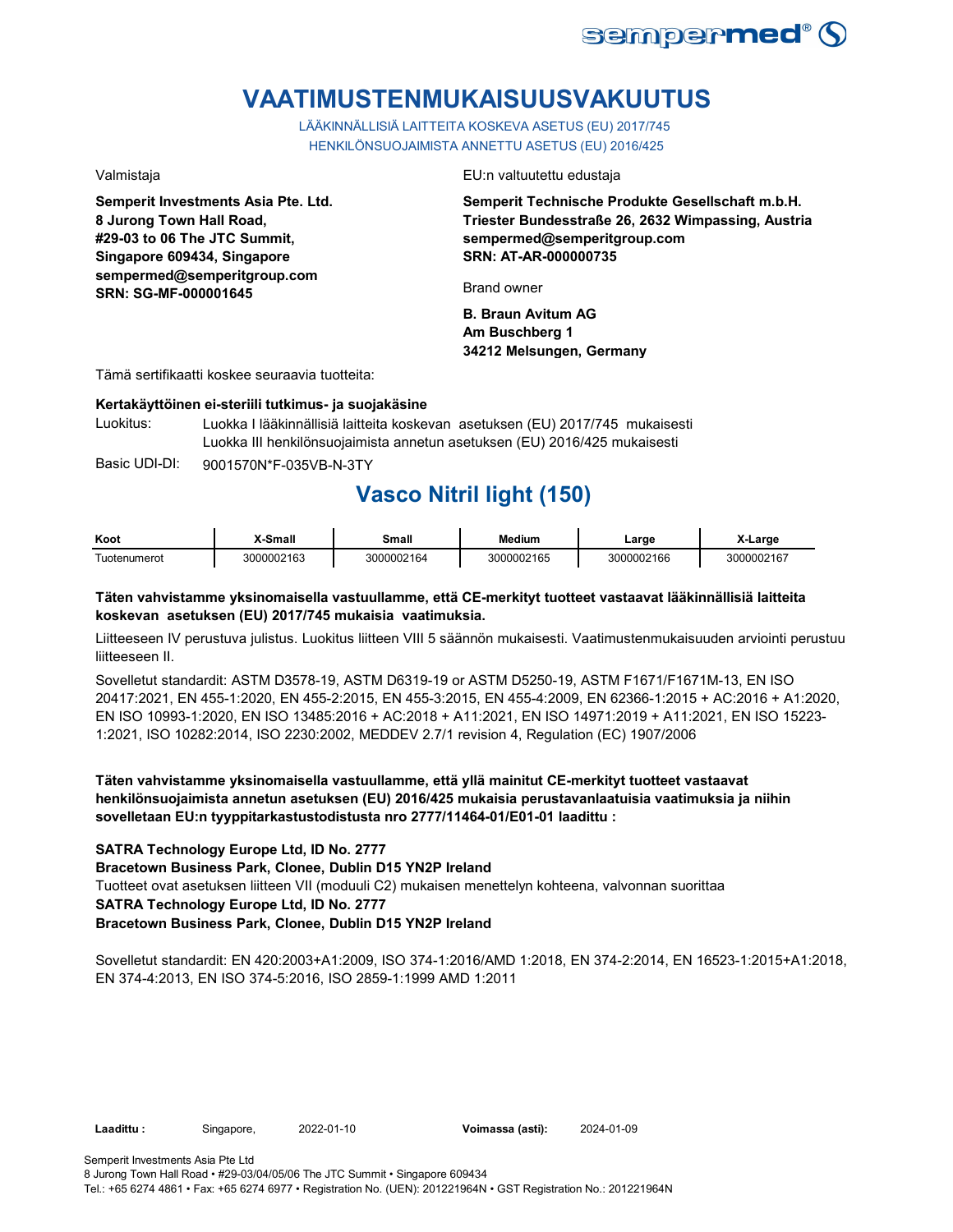

# **ATITIKTIES DEKLARACIJA**

REGLAMENTAS DĖL MEDICINOS PRIETAISŲ (ES) 2017/745 REGLAMENTAS (ES) 2016/425 DĖL ASMENINIŲ APSAUGOS PRIEMONIŲ

**Semperit Investments Asia Pte. Ltd. 8 Jurong Town Hall Road, #29-03 to 06 The JTC Summit, Singapore 609434, Singapore sempermed@semperitgroup.com SRN: SG-MF-000001645**

Gamintojas ES įgaliotas asmuo

**Semperit Technische Produkte Gesellschaft m.b.H. Triester Bundesstraße 26, 2632 Wimpassing, Austria sempermed@semperitgroup.com SRN: AT-AR-000000735**

Brand owner

**B. Braun Avitum AG Am Buschberg 1 34212 Melsungen, Germany**

Šis sertifikatas galioja toliau nurodytiems produktams:

### **Nesterilios vienkartinio naudojimo apžiūros ir apsauginės pirštinės**

Basic UDI-DI: 9001570N\*F-035VB-N-3TY 9001570N\*F-035VB-N-3T Klasifikacija: I klasė pagal reglamentą dėl medicinos prietaisų (ES) 2017/745 III kategorija pagal reglamentą (ES) 2016/425 dėl asmeninių apsaugos priemonių

## **Vasco Nitril light (150)**

| Dvdžiai                        | <sup>™</sup> Small | Small      | Medium     | Large      | Large      |
|--------------------------------|--------------------|------------|------------|------------|------------|
| <b>Prekiu</b><br><b>umeria</b> | 3000002163         | 3000002164 | 3000002165 | 3000002166 | 3000002167 |

### **Prisiimdami visą atsakomybę šiuo dokumentu patvirtiname, kad CE paženklinti produktai atitinka reglamentą dėl medicinos prietaisų (ES) 2017/745 reikalavimus.**

Deklaracija, pagrįsta IV priedu. Klasifikavimas pagal VIII priedo 5 taisyklę. Atitikties įvertinimas pagal II priedą.

Taikomi standartai: ASTM D3578-19, ASTM D6319-19 or ASTM D5250-19, ASTM F1671/F1671M-13, EN ISO 20417:2021, EN 455-1:2020, EN 455-2:2015, EN 455-3:2015, EN 455-4:2009, EN 62366-1:2015 + AC:2016 + A1:2020, EN ISO 10993- 1:2020, EN ISO 13485:2016 + AC:2018 + A11:2021, EN ISO 14971:2019 + A11:2021, EN ISO 15223-1:2021, ISO 10282:2014, ISO 2230:2002, MEDDEV 2.7/1 revision 4, Regulation (EC) 1907/2006

**Prisiimdami visą atsakomybę, šiuo dokumentu patvirtiname, kad anksčiau paminėti CE paženklinti produktai atitinka svarbiausius reglamentą dėl asmeninių apsaugos priemonių (ES) 2016/425 reikalavimus ir yra ES tipo tyrimo sertifikato Nr. objektas. 2777/11464-01/E01-01 išduota :**

### **SATRA Technology Europe Ltd, ID No. 2777**

**Bracetown Business Park, Clonee, Dublin D15 YN2P Ireland**

Produktai yra metodo objektas pagal reglamentą VII priedą (modulis C2) prižiūrint

### **SATRA Technology Europe Ltd, ID No. 2777**

### **Bracetown Business Park, Clonee, Dublin D15 YN2P Ireland**

Taikomi standartai: EN 420:2003+A1:2009, ISO 374-1:2016/AMD 1:2018, EN 374-2:2014, EN 16523-1:2015+A1:2018, EN 374-4:2013, EN ISO 374-5:2016, ISO 2859-1:1999 AMD 1:2011

**Išduota :** Singapore, 2022-01-10 **Galioja iki:** 2024-01-09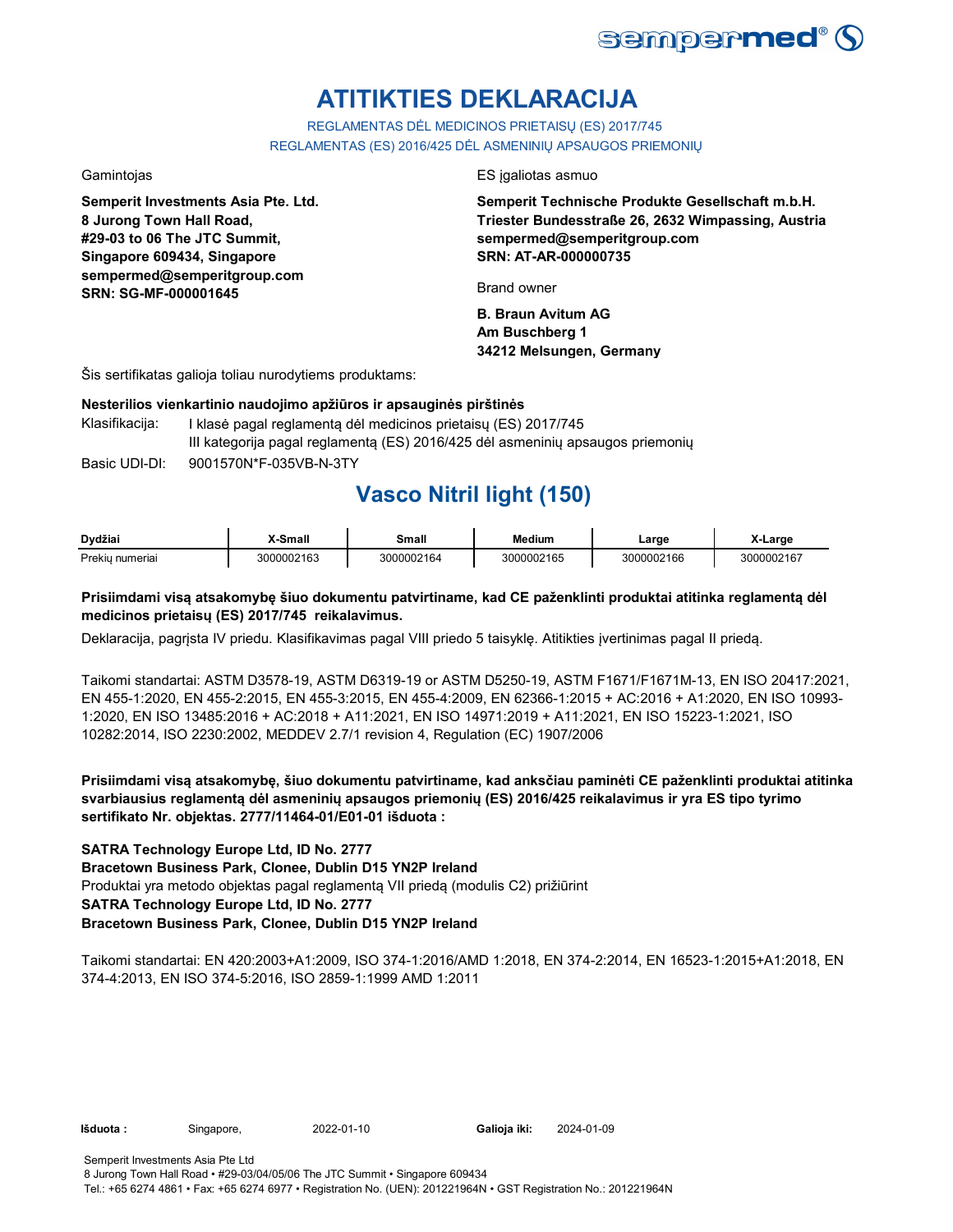

# **ATBILSTĪBAS DEKLARĀCIJA**

MEDICĪNAS IERĪČU REGULA (ES) 2017/745

REGULA (ES) 2016/425 PAR INDIVIDUĀLAJIEM AIZSARDZĪBAS LĪDZEKĻIEM

**Semperit Investments Asia Pte. Ltd. 8 Jurong Town Hall Road, #29-03 to 06 The JTC Summit, Singapore 609434, Singapore sempermed@semperitgroup.com SRN: SG-MF-000001645**

Likumīgais ražotājs Pilnvarotais pārstāvis ES

**Semperit Technische Produkte Gesellschaft m.b.H. Triester Bundesstraße 26, 2632 Wimpassing, Austria sempermed@semperitgroup.com SRN: AT-AR-000000735**

Brand owner

**B. Braun Avitum AG Am Buschberg 1 34212 Melsungen, Germany**

Šis sertifikāts ir derīgs šādam produktam:

### **Nesterili izmeklēšanas aizsargcimdi vienreizējai lietošanai**

Klasifikācija: I klase saskaņā ar medicīnas ierīču Regulu (ES) 2017/745 III kategorija saskaņā ar IAL Regulu (ES) 2016/425

Basic UDI-DI: 9001570N\*F-035VB-N-3TY 9001570N\*F-035VB-N-3T

## **Vasco Nitril light (150)**

| Izmēri          | X-Small    | Small      | <b>Medium</b> | ∟arge      | X-Large    |
|-----------------|------------|------------|---------------|------------|------------|
| Artikula numurs | 3000002163 | 3000002164 | 3000002165    | 3000002166 | 3000002167 |

### **Ar šo mēs apliecinām, ka iepriekš aprakstītais produkts ar CE marķējumu atbilst medicīnas ierīču (ES) 2017/745 regulas prasībām.**

Deklarācija, pamatojoties uz IV pielikumu. Klasifikācija saskaņā ar VIII pielikuma 5. noteikumu. Atbilstības novērtēšanas pamatā ir II pielikums.

Piemērotie standarti: ASTM D3578-19, ASTM D6319-19 or ASTM D5250-19, ASTM F1671/F1671M-13, EN ISO 20417:2021, EN 455-1:2020, EN 455-2:2015, EN 455-3:2015, EN 455-4:2009, EN 62366-1:2015 + AC:2016 + A1:2020, EN ISO 10993-1:2020, EN ISO 13485:2016 + AC:2018 + A11:2021, EN ISO 14971:2019 + A11:2021, EN ISO 15223- 1:2021, ISO 10282:2014, ISO 2230:2002, MEDDEV 2.7/1 revision 4, Regulation (EC) 1907/2006

**Ar šo mēs apliecinām, ka iepriekš aprakstītais produkts ar CE marķējumu atbilst Regulas (ES) 2016/425 par individuālajiem aizsardzības līdzekļiem piemērojamajiem noteikumiem un ir identisks individuālajiem aizsardzības līdzekļiem, uz kuriem attiecas ES tipa pārbaudes sertifikāts Nr. 2777/11464-01/E01-01 izdots :**

### **SATRA Technology Europe Ltd, ID No. 2777**

**Bracetown Business Park, Clonee, Dublin D15 YN2P Ireland**

un uz to attiecas Regulas (ES) 2016/425 VII pielikumā (C2 modulis) noteiktā procedūra

### **SATRA Technology Europe Ltd, ID No. 2777**

### **Bracetown Business Park, Clonee, Dublin D15 YN2P Ireland**

Piemērotie standarti: EN 420:2003+A1:2009, ISO 374-1:2016/AMD 1:2018, EN 374-2:2014, EN 16523-1:2015+A1:2018, EN 374-4:2013, EN ISO 374-5:2016, ISO 2859-1:1999 AMD 1:2011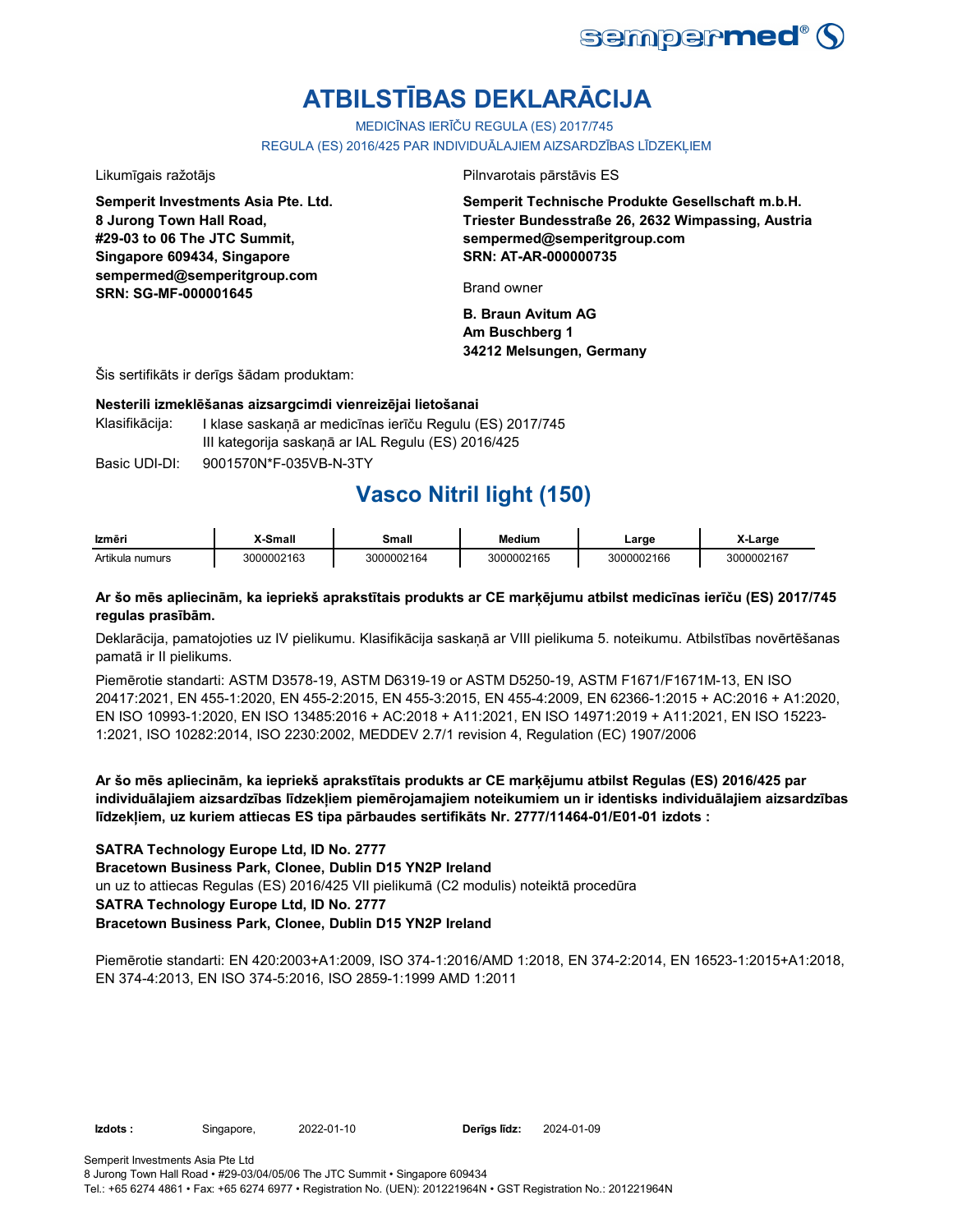

# **VASTAVUSDEKLARATSIOON**

MEDITSIINITOODETE MÄÄRUS (EL) 2017/745 ISIKUKAITSEVAHENDITE MÄÄRUS (EL) 2016/425

**Semperit Investments Asia Pte. Ltd. 8 Jurong Town Hall Road, #29-03 to 06 The JTC Summit, Singapore 609434, Singapore sempermed@semperitgroup.com SRN: SG-MF-000001645**

Tootja Volitatud esindaja EL-is

**Semperit Technische Produkte Gesellschaft m.b.H. Triester Bundesstraße 26, 2632 Wimpassing, Austria sempermed@semperitgroup.com SRN: AT-AR-000000735**

Brand owner

**B. Braun Avitum AG Am Buschberg 1 34212 Melsungen, Germany**

See sertifikaat kehtib järgmistele toodetele:

### **Mittesteriilne läbivaatus- ja kaitsekinnas ühekordseks kasutuseks**

Basic UDI-DI: 9001570N\*F-035VB-N-3TY Klassifikatsioon: I klass kooskõlas meditsiinitoodete määrusega (EU) 2017/745 III kategooria kooskõlas isikukaitsevahendite määrusega (EL) 2016/425

## **Vasco Nitril light (150)**

| Suuruseo                  | <br><b>Cmal</b> | `mall | Medium  | _arge    | _argr           |
|---------------------------|-----------------|-------|---------|----------|-----------------|
| $\sim$<br>mbrio<br>`ooter | )002163         | ി64.  | 0002165 | 00002166 | 3000002167<br>ю |

### **Kinnitame oma ainuvastutusel, et CE-märgisega tooted on kooskõlas meditsiinitoodete määruse (EU) 2017/745 nõuetega.**

Deklaratsioon põhineb IV lisal. Klassifikatsioon kooskõlas VIII lisa 5. reegliga. Vastavushindamine põhineb II lisal.

Kohaldatud normid: ASTM D3578-19, ASTM D6319-19 or ASTM D5250-19, ASTM F1671/F1671M-13, EN ISO 20417:2021, EN 455-1:2020, EN 455-2:2015, EN 455-3:2015, EN 455-4:2009, EN 62366-1:2015 + AC:2016 + A1:2020, EN ISO 10993- 1:2020, EN ISO 13485:2016 + AC:2018 + A11:2021, EN ISO 14971:2019 + A11:2021, EN ISO 15223-1:2021, ISO 10282:2014, ISO 2230:2002, MEDDEV 2.7/1 revision 4, Regulation (EC) 1907/2006

**Kinnitame oma ainuvastutusel, et eespool nimetatud CE-märgistusega tooted on kooskõlas isikukaitsevahendite määruse (EL) 2016/425 põhisätetega ning on identsed isikukaitsevahenditega, mille kohta on välja antud EÜ tüübihindamistõend nr2777/11464-01/E01-01 välja :**

### **SATRA Technology Europe Ltd, ID No. 2777**

**Bracetown Business Park, Clonee, Dublin D15 YN2P Ireland**

Toodetele kohaldub määruse VII lisa (moodul C2) menetlus, mille üle teostab järelevalvet

### **SATRA Technology Europe Ltd, ID No. 2777**

### **Bracetown Business Park, Clonee, Dublin D15 YN2P Ireland**

Kohaldatud normid: EN 420:2003+A1:2009, ISO 374-1:2016/AMD 1:2018, EN 374-2:2014, EN 16523-1:2015+A1:2018, EN 374-4:2013, EN ISO 374-5:2016, ISO 2859-1:1999 AMD 1:2011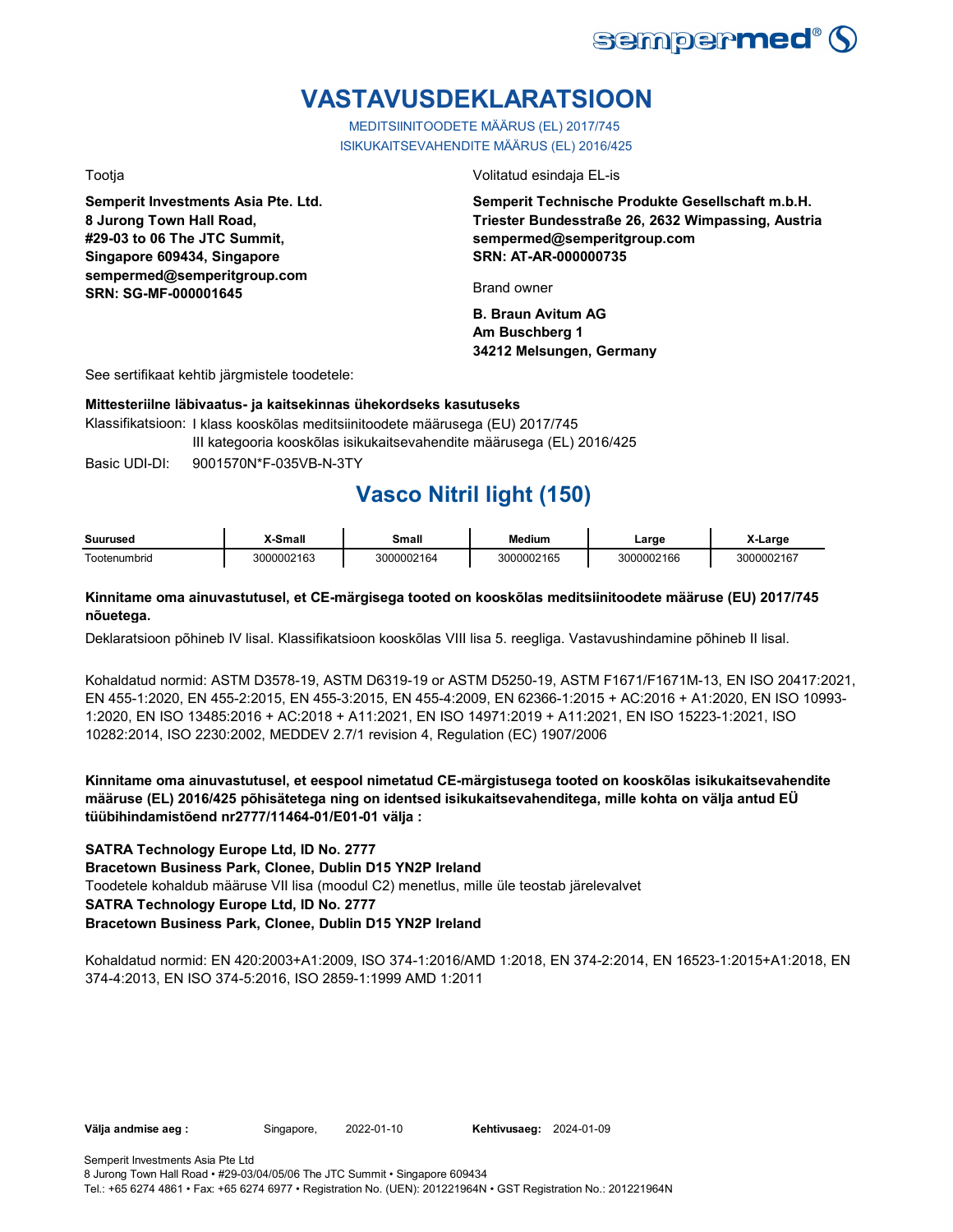

# **PROHLÁŠENÍ O SHODĚ**

NAŘÍZENÍ O ZDRAVOTNICKÝCH PROSTŘEDCÍCH (EU) 2017/745 NAŘÍZENÍ (EU) 2016/425 PRO OSOBNÍ OCHRANNÉ PROSTŘEDKY

**Semperit Investments Asia Pte. Ltd. 8 Jurong Town Hall Road, #29-03 to 06 The JTC Summit, Singapore 609434, Singapore sempermed@semperitgroup.com SRN: SG-MF-000001645**

Výrobce EU zplnomocněný zástupce

**Semperit Technische Produkte Gesellschaft m.b.H. Triester Bundesstraße 26, 2632 Wimpassing, Austria sempermed@semperitgroup.com SRN: AT-AR-000000735**

Brand owner

**B. Braun Avitum AG Am Buschberg 1 34212 Melsungen, Germany**

Tento certifikát je platný pro následující produkty:

### **Nesterilní vyšetřovací a ochranné rukavice pro jednorázové použití**

Klasifikace Třída I podle nařízení o zdravotnických prostředcích (EU) 2017/745 Kategorie III podle nařízení o OOP (EU) 2016/425

Basic UDI-DI: 9001570N\*F-035VB-N-3TY 9001570N\*F-035VB-N-3T

# **Vasco Nitril light (150)**

| Velikosti      | X-Small    | Small      | Medium     | ∟arɑe      | X-Large    |
|----------------|------------|------------|------------|------------|------------|
| Číslo produktu | 3000002163 | 3000002164 | 3000002165 | 3000002166 | 3000002167 |

### **Tímto potvrzujeme s výlučnou odpovědností, že produkty označené CE souhlasí se požadavky nařízení o zdravotnických prostředcích (EU) 2017/745.**

Prohlášení na základě přílohy IV. Klasifikace podle pravidla 5 přílohy VIII. Posouzení shody je založeno na příloze II.

Použité normy: ASTM D3578-19, ASTM D6319-19 or ASTM D5250-19, ASTM F1671/F1671M-13, EN ISO 20417:2021, EN 455-1:2020, EN 455-2:2015, EN 455-3:2015, EN 455-4:2009, EN 62366-1:2015 + AC:2016 + A1:2020, EN ISO 10993-1:2020, EN ISO 13485:2016 + AC:2018 + A11:2021, EN ISO 14971:2019 + A11:2021, EN ISO 15223-1:2021, ISO 10282:2014, ISO 2230:2002, MEDDEV 2.7/1 revision 4, Regulation (EC) 1907/2006

**Tímto potvrzujeme s výlučnou odpovědností, že výše uvedené produkty označené jako CE souhlasí s příslušnými ustanoveními nařízení (EU) 2016/425 pro Osobní ochranné prostředky a jsou předmětem přezkoušení EU č.2777/11464-01/E01-01 vystaveno :**

**SATRA Technology Europe Ltd, ID No. 2777**

**Bracetown Business Park, Clonee, Dublin D15 YN2P Ireland**

Produkty jsou předmětem procesu podle dodatku VII (moduly, C2) nařízení pod dohledem

**SATRA Technology Europe Ltd, ID No. 2777**

### **Bracetown Business Park, Clonee, Dublin D15 YN2P Ireland**

Použité normy: EN 420:2003+A1:2009, ISO 374-1:2016/AMD 1:2018, EN 374-2:2014, EN 16523-1:2015+A1:2018, EN 374-4:2013, EN ISO 374-5:2016, ISO 2859-1:1999 AMD 1:2011

**Vystaveno dne:** Singapore, 2022-01-10 **Platné do:** 2024-01-09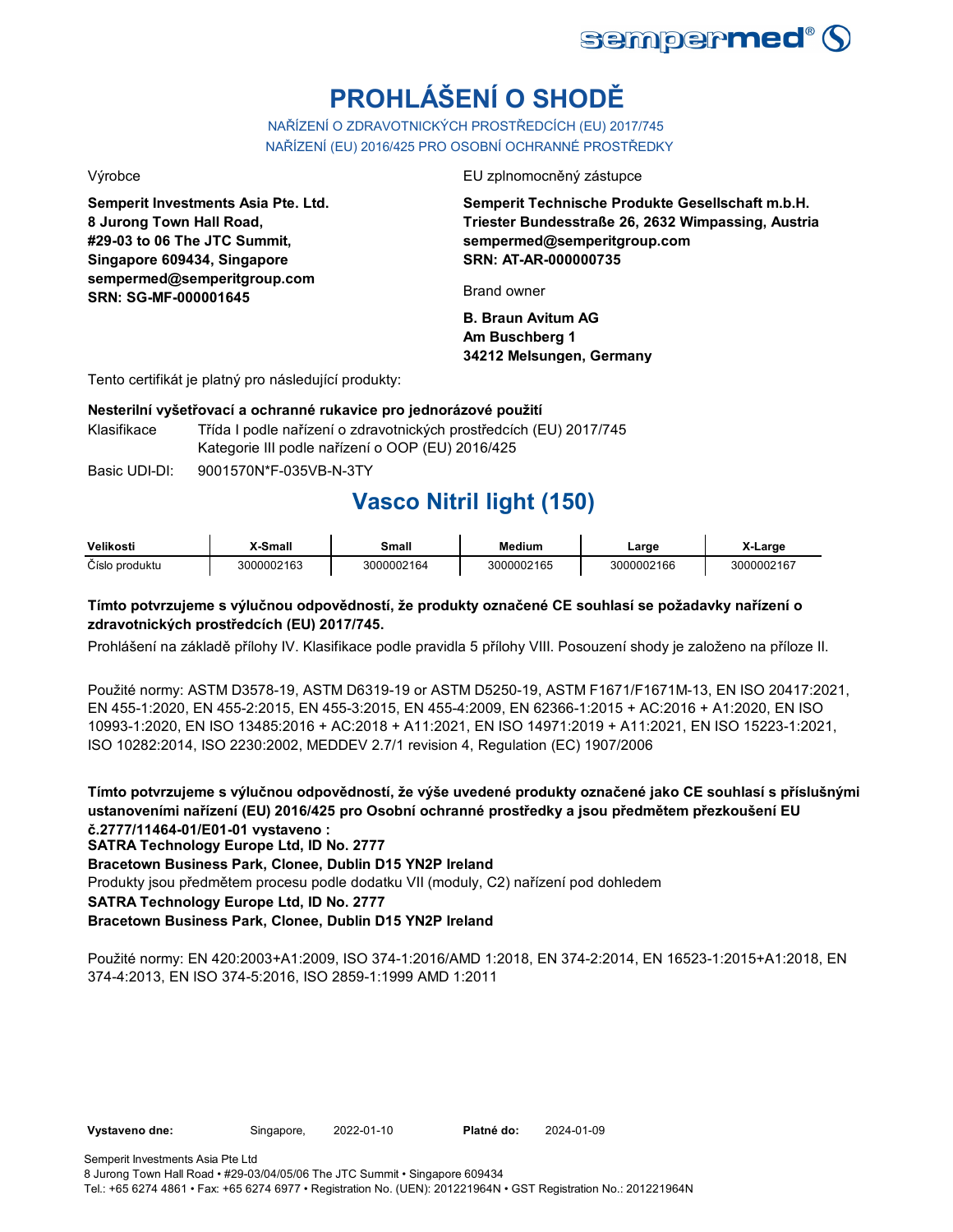

# **VYHLÁSENIE O ZHODE**

NARIADENIE (EU) 2017/745 O ZDRAVOTNÍCKYCH POMÔCKACH NARIADENIE (EÚ) 2016/425 O OSOBNÝCH OCHRANNÝCH PROSTRIEDKOCH

**Semperit Investments Asia Pte. Ltd. 8 Jurong Town Hall Road, #29-03 to 06 The JTC Summit, Singapore 609434, Singapore sempermed@semperitgroup.com SRN: SG-MF-000001645**

Výrobca Splnomocnenec pre EÚ

**Semperit Technische Produkte Gesellschaft m.b.H. Triester Bundesstraße 26, 2632 Wimpassing, Austria sempermed@semperitgroup.com SRN: AT-AR-000000735**

Brand owner

**B. Braun Avitum AG Am Buschberg 1 34212 Melsungen, Germany**

Tento certifikát je platný pre nasledujúce body:

### **Nesterilné vyšetrovacie a ochranné rukavice na jedno použitie**

Basic UDI-DI: 9001570N\*F-035VB-N-3TY 9001570N\*F-035VB-N-3T Klasifikácia: Trieda I podľa Nariadenia (EU) 2017/745 o zdravotníckych pomôckach Kategória III podľa Nariadenia o osobných ochranných pomôckach (EU) 2016/425

## **Vasco Nitril light (150)**

| Veľkosti      | X-Small    | Small      | <b>Medium</b> | ∟arge      | X-Large    |
|---------------|------------|------------|---------------|------------|------------|
| Výrobné čísla | 3000002163 | 3000002164 | 3000002165    | 3000002166 | 3000002167 |

### **Týmto vo svojej výhradnej zodpovednosti potvrdzujeme, že výrobky označené symbolom CE sú v súlade so požiadavkami Nariadenia (EU) 2017/745 o zdravotníckych pomôckach.**

Vyhlásenie na základe prílohy IV. Klasifikácia podľa pravidla 5 prílohy VIII. Posudzovanie zhody je založené na prílohe II.

Súvisiace normy: ASTM D3578-19, ASTM D6319-19 or ASTM D5250-19, ASTM F1671/F1671M-13, EN ISO 20417:2021, EN 455-1:2020, EN 455-2:2015, EN 455-3:2015, EN 455-4:2009, EN 62366-1:2015 + AC:2016 + A1:2020, EN ISO 10993- 1:2020, EN ISO 13485:2016 + AC:2018 + A11:2021, EN ISO 14971:2019 + A11:2021, EN ISO 15223-1:2021, ISO 10282:2014, ISO 2230:2002, MEDDEV 2.7/1 revision 4, Regulation (EC) 1907/2006

**Týmto vo svojej výhradnej zodpovednosti potvrdzujeme, že výrobky označené symbolom CE sú v súlade so smerodajnými ustanoveniami Nariadenia (EÚ) 2016/425 o osobných ochranných prostriedkoch a sú predmetom EU - Osvedčenia o typovej skúške č. 2777/11464-01/E01-01 vyhotovené :**

### **SATRA Technology Europe Ltd, ID No. 2777**

**Bracetown Business Park, Clonee, Dublin D15 YN2P Ireland**

Výrobky sú predmetom konania podľa dodatku VII (moduly C2) Nariadenia pod dohľadom

### **SATRA Technology Europe Ltd, ID No. 2777**

### **Bracetown Business Park, Clonee, Dublin D15 YN2P Ireland**

Súvisiace normy: EN 420:2003+A1:2009, ISO 374-1:2016/AMD 1:2018, EN 374-2:2014, EN 16523-1:2015+A1:2018, EN 374-4:2013, EN ISO 374-5:2016, ISO 2859-1:1999 AMD 1:2011

**Vyhotovené dňa:** Singapore, 2022-01-10 **Platné do:** 2024-01-09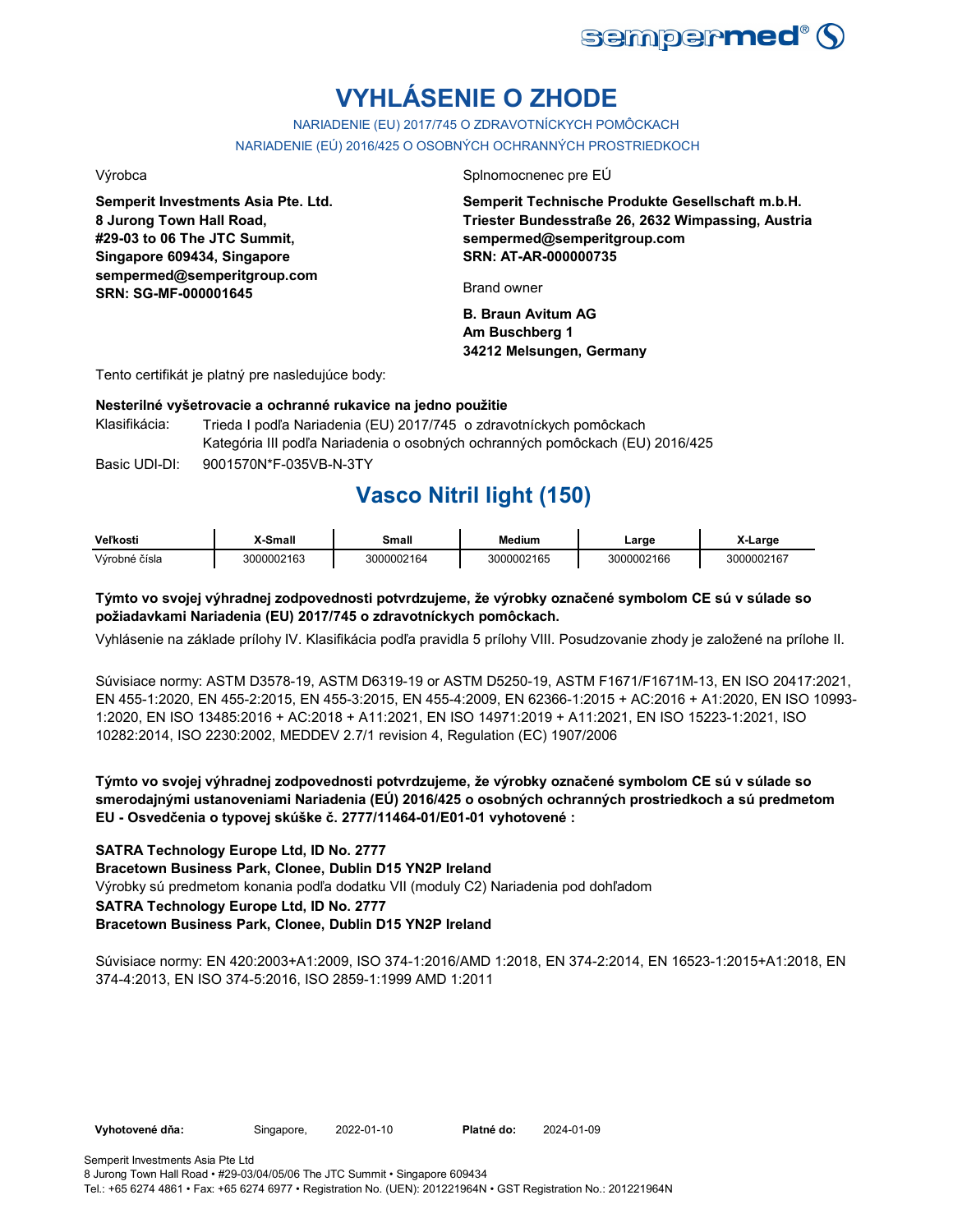

# **MEGFELELŐSÉGI NYILATKOZAT**

ORVOSTECHNIKAI ESZKÖZÖKRŐL SZÓLÓ (EU) 2017/745 RENDELET EGYÉNI VÉDŐESZKÖZÖKRŐL SZÓLÓ (EU) 2016/425 RENDELET

**Semperit Investments Asia Pte. Ltd. 8 Jurong Town Hall Road, #29-03 to 06 The JTC Summit, Singapore 609434, Singapore sempermed@semperitgroup.com SRN: SG-MF-000001645**

### Gyártó EU-meghatalmazott

**Semperit Technische Produkte Gesellschaft m.b.H. Triester Bundesstraße 26, 2632 Wimpassing, Austria sempermed@semperitgroup.com SRN: AT-AR-000000735**

Brand owner

**B. Braun Avitum AG Am Buschberg 1 34212 Melsungen, Germany**

Ez a tanúsítvány a következő termékekre érvényes:

### **Egyszer használatos, nem steril vizsgálati- és védőkesztyű**

Osztályozás: I. osztály az orvostechnikai eszközökről szóló (EU) 2017/745 rendelet szerint III. kategória az egyéni védőeszközökről szóló (EU) 2016/425 rendelet szerint

Basic UDI-DI: 9001570N\*F-035VB-N-3TY

## **Vasco Nitril light (150)**

| Méretek             | Small    | Small      | <b>Medium</b> | _arge      | arge       |
|---------------------|----------|------------|---------------|------------|------------|
| <b>Cikks</b><br>mok | 00002163 | 3000002164 | 3000002165    | 3000002166 | 3000002167 |

### **Ezennel kizárólagos felelősségünk mellett kijelentjük, hogy a CE jelzésű termékek eszközökről szóló (EU) 2017/745 rendelet alapvető előírásainak.**

Con la presente, dichiariamo sotto la nostra esclusiva responsabilità che il prodotto con marchio CE sopra descritto soddisfa i requisiti del regolamento sui dispositivi medici (UE) 2017/745 .

Alkalmazott szabványok: ASTM D3578-19, ASTM D6319-19 or ASTM D5250-19, ASTM F1671/F1671M-13, EN ISO 20417:2021, EN 455-1:2020, EN 455-2:2015, EN 455-3:2015, EN 455-4:2009, EN 62366-1:2015 + AC:2016 + A1:2020, EN ISO 10993-1:2020, EN ISO 13485:2016 + AC:2018 + A11:2021, EN ISO 14971:2019 + A11:2021, EN ISO 15223- 1:2021, ISO 10282:2014, ISO 2230:2002, MEDDEV 2.7/1 revision 4, Regulation (EC) 1907/2006

**Ezennel kizárólagos felelősségünk mellett kijelentjük, hogy a fent említett CE jelzésű termékek megfelelnek az egyéni védőeszközökre irányuló 2016/425/EU rendelet vonatkozó előírásainak és vonatkozik rájuk a megfelelő számú EU-típusvizsgálati tanúsítvány 2777/11464-01/E01-01 kelt :**

### **SATRA Technology Europe Ltd, ID No. 2777 Bracetown Business Park, Clonee, Dublin D15 YN2P Ireland**

**SATRA Technology Europe Ltd, ID No. 2777 Bracetown Business Park, Clonee, Dublin D15 YN2P Ireland** A termékekre vonatkozik a rendelet VII. melléklete (C2 modul) szerinti eljárás a következő személy felügyelete mellett:

Alkalmazott szabványok: EN 420:2003+A1:2009, ISO 374-1:2016/AMD 1:2018, EN 374-2:2014, EN 16523- 1:2015+A1:2018, EN 374-4:2013, EN ISO 374-5:2016, ISO 2859-1:1999 AMD 1:2011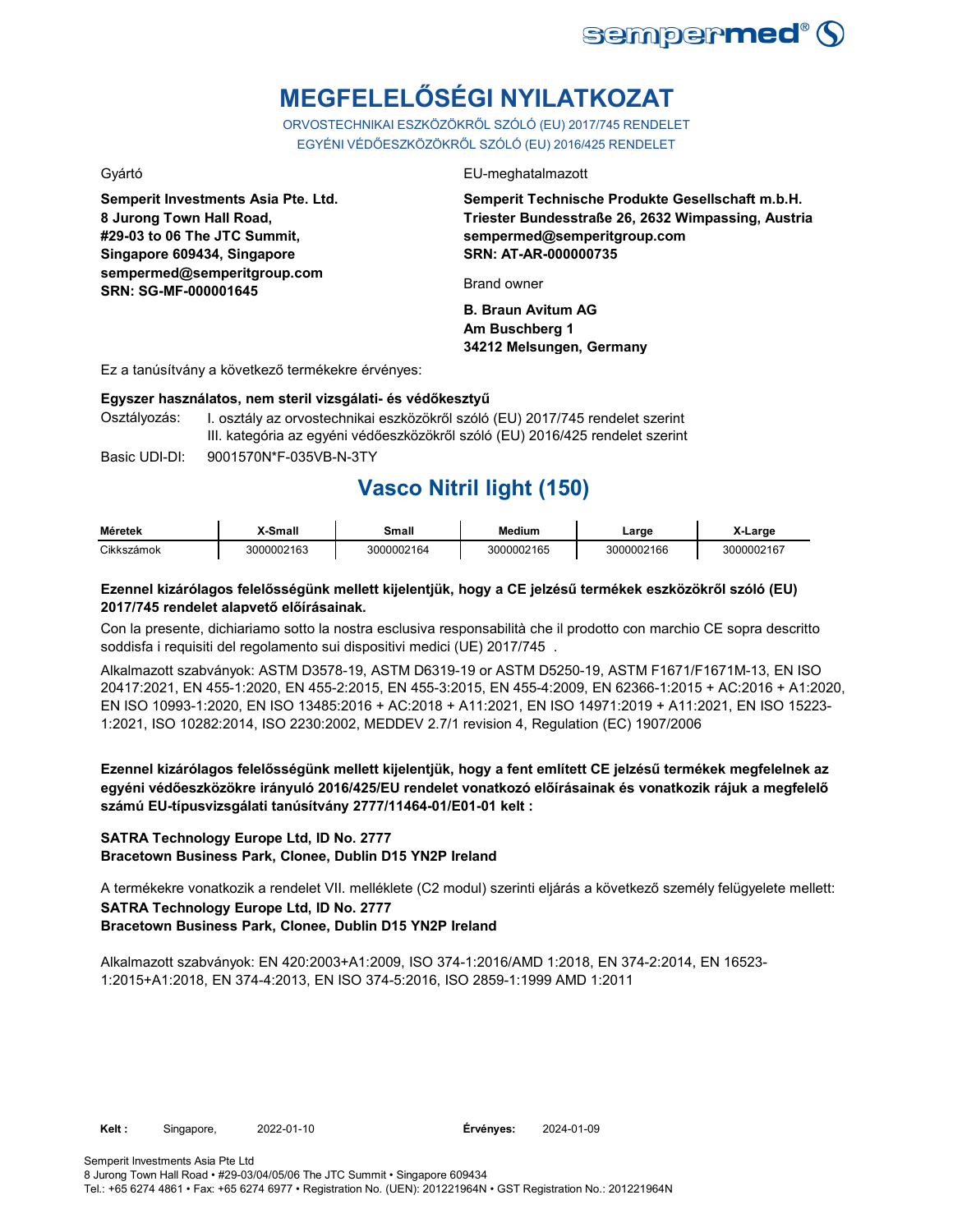

# **IZJAVA O SKLADNOSTI**

UREDBA O MEDICINSKIH PRIPOMOČKIH (EU) 2017/745/EGS UREDBA (EU) 2016/425 ZA OSEBNO VAROVALNO OPREMO

**Semperit Investments Asia Pte. Ltd. 8 Jurong Town Hall Road, #29-03 to 06 The JTC Summit, Singapore 609434, Singapore sempermed@semperitgroup.com SRN: SG-MF-000001645**

Proizvajalec Pooblaščen zastopnik EU

**Semperit Technische Produkte Gesellschaft m.b.H. Triester Bundesstraße 26, 2632 Wimpassing, Austria sempermed@semperitgroup.com SRN: AT-AR-000000735**

Brand owner

**B. Braun Avitum AG Am Buschberg 1 34212 Melsungen, Germany**

To potrdilo velja za naslednje izdelke:

### **Nesterilne zaščitne rokavice in rokavice za preglede za enkratno uporabo**

Klasifikacija: Razred I v skladu z Uredbo o medicinskih pripomočkih (EU) 2017/745/EGS Kategorija III v skladu z Uredbo OVO (EU) 2016/425

Basic UDI-DI: 9001570N\*F-035VB-N-3TY 9001570N\*F-035VB-N-3T

# **Vasco Nitril light (150)**

| Velikosti         | <sup>v</sup> -Small | Small      | Medium     | Large      | X-Large    |
|-------------------|---------------------|------------|------------|------------|------------|
| Številke izdelkov | 3000002163          | 3000002164 | 3000002165 | 3000002166 | 3000002167 |

### **S to izključno odgovornostjo izjavljamo, da so izdelki z oznako CE v skladu z zahtevami Uredbe za medicinske pripomočke (EU) 2017/745.**

Izjava na podlagi Priloge IV. Razvrstitev v skladu s Prilogo VIII k Pravilniku 5. Ocenjevanje skladnosti temelji na Prilogi II.

Uporabljeni standardi: ASTM D3578-19, ASTM D6319-19 or ASTM D5250-19, ASTM F1671/F1671M-13, EN ISO 20417:2021, EN 455-1:2020, EN 455-2:2015, EN 455-3:2015, EN 455-4:2009, EN 62366-1:2015 + AC:2016 + A1:2020, EN ISO 10993-1:2020, EN ISO 13485:2016 + AC:2018 + A11:2021, EN ISO 14971:2019 + A11:2021, EN ISO 15223- 1:2021, ISO 10282:2014, ISO 2230:2002, MEDDEV 2.7/1 revision 4, Regulation (EC) 1907/2006

**S to izključno odgovornostjo izjavljamo, da so zgoraj navedeni izdelki z oznako CE v skladu z bistvenimi zahtevami Uredbe (EU) 2016/425 za osebno varovalno opremo in so predmet certifikata ES o pregledu tipa št. 2777/11464-01/E01-01 izdano :**

**SATRA Technology Europe Ltd, ID No. 2777**

**Bracetown Business Park, Clonee, Dublin D15 YN2P Ireland**

Izdelki so predmet postopka v skladu s Prilogo VII (modul C2) uredbe pod nadzorom

**SATRA Technology Europe Ltd, ID No. 2777**

### **Bracetown Business Park, Clonee, Dublin D15 YN2P Ireland**

Uporabljeni standardi: EN 420:2003+A1:2009, ISO 374-1:2016/AMD 1:2018, EN 374-2:2014, EN 16523- 1:2015+A1:2018, EN 374-4:2013, EN ISO 374-5:2016, ISO 2859-1:1999 AMD 1:2011

**Izdano dne:** Singapore, 2022-01-10 **Veljavno do:** 2024-01-09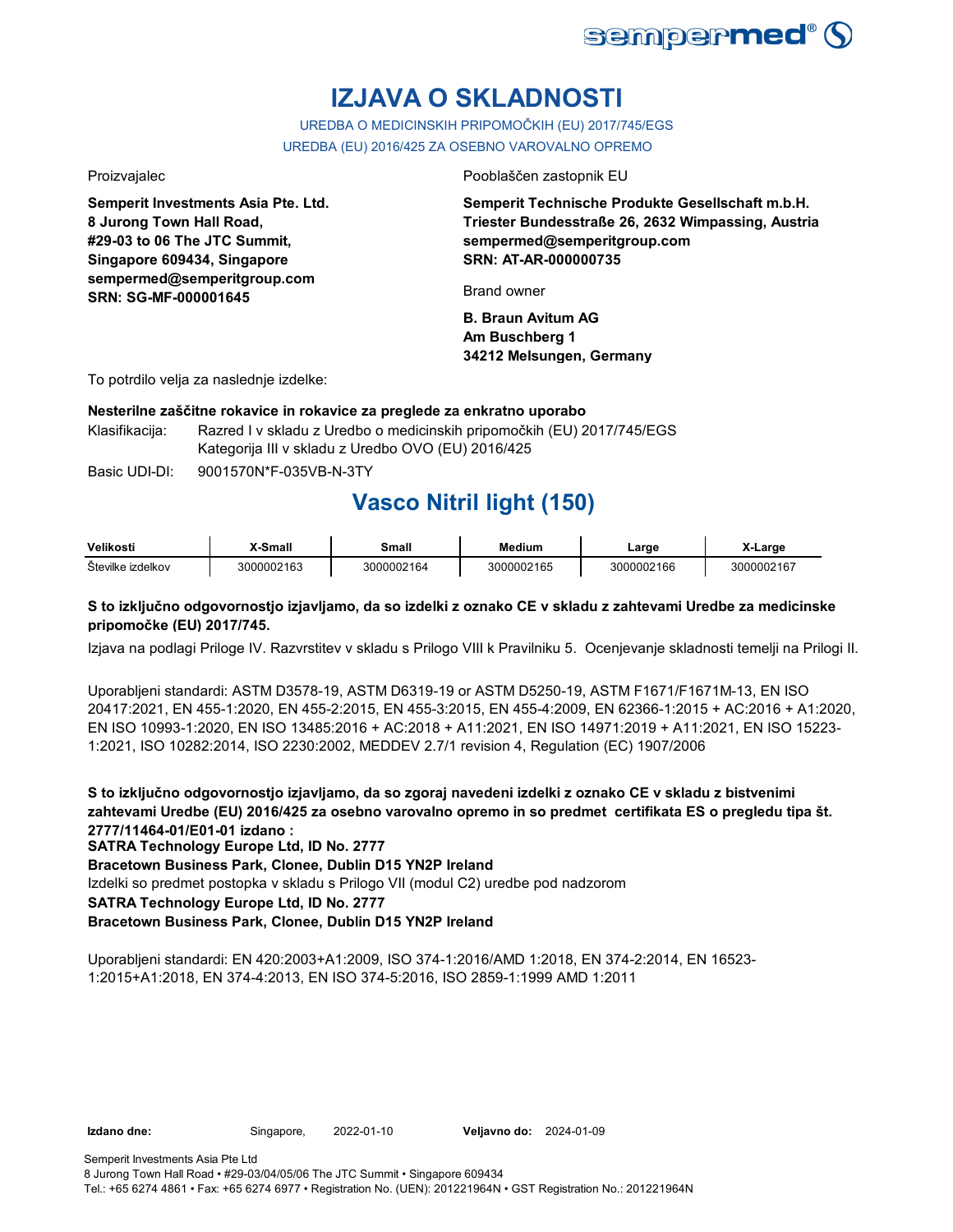

# **IZJAVA O SUKLADNOSTI**

UREDBA O MEDICINSKIM PROIZVODIMA (EU) 2017/745 UREDBA (EU) 2016/425 O OSOBNOJ ZAŠTITNOJ OPREMI

**Semperit Investments Asia Pte. Ltd. 8 Jurong Town Hall Road, #29-03 to 06 The JTC Summit, Singapore 609434, Singapore sempermed@semperitgroup.com SRN: SG-MF-000001645**

Proizvođač Ovlašteni predstavnik u EU

**Semperit Technische Produkte Gesellschaft m.b.H. Triester Bundesstraße 26, 2632 Wimpassing, Austria sempermed@semperitgroup.com SRN: AT-AR-000000735**

Brand owner

**B. Braun Avitum AG Am Buschberg 1 34212 Melsungen, Germany**

Ovaj certifikat vrijedi za sljedeće proizvode:

### **Nesterilne zaštitne rukavice za pregled za jednokratnu uporabu**

Klasifikacija: Klasa I. prema Direktivi o medicinskim proizvodima (EU) 2017/745 Kategorija III. prema Uredbi o osobnoj zaštitnoj opremi (EU) 2016/425

Basic UDI-DI: 9001570N\*F-035VB-N-3TY 9001570N\*F-035VB-N-3T

# **Vasco Nitril light (150)**

| Veličine       | <sup>™</sup> Small | Small      | Medium     | Large    | ∡-Larɑe    |
|----------------|--------------------|------------|------------|----------|------------|
| artikla<br>Br. | 3000002163         | 3000002164 | 3000002165 | 00002166 | 3000002167 |

### **Ovim putem izjavljujemo pod punom odgovornošću da su proizvodi s CE oznakom sukladni s zahtjevima Uredbe o medicinskim proizvodima (EU) 2017/745.**

Izjava se temelji na Prilogu IV. Klasifikacija prema pravilu 5, Prilog VIII. Ocjenjivanje sukladnosti prema Prilogu II.

Primijenjene norme: ASTM D3578-19, ASTM D6319-19 or ASTM D5250-19, ASTM F1671/F1671M-13, EN ISO 20417:2021, EN 455-1:2020, EN 455-2:2015, EN 455-3:2015, EN 455-4:2009, EN 62366-1:2015 + AC:2016 + A1:2020, EN ISO 10993-1:2020, EN ISO 13485:2016 + AC:2018 + A11:2021, EN ISO 14971:2019 + A11:2021, EN ISO 15223- 1:2021, ISO 10282:2014, ISO 2230:2002, MEDDEV 2.7/1 revision 4, Regulation (EC) 1907/2006

**Ovim putem izjavljujemo pod punom odgovornošću da su prethodno navedeni proizvodi s CE oznakom sukladni s mjerodavnim odredbama Uredbe (EU) 2016/425 o osobnoj zaštitnoj opremi i da su predmet EU certifikata o ispitivanju tipa br.2777/11464-01/E01-01 izdano :**

**SATRA Technology Europe Ltd, ID No. 2777**

**Bracetown Business Park, Clonee, Dublin D15 YN2P Ireland**

Proizvodi podliježu postupku iz Dodatka VII. (modul C2) Uredbe pod nadzorom

**SATRA Technology Europe Ltd, ID No. 2777**

### **Bracetown Business Park, Clonee, Dublin D15 YN2P Ireland**

Primijenjene norme: EN 420:2003+A1:2009, ISO 374-1:2016/AMD 1:2018, EN 374-2:2014, EN 16523-1:2015+A1:2018, EN 374-4:2013, EN ISO 374-5:2016, ISO 2859-1:1999 AMD 1:2011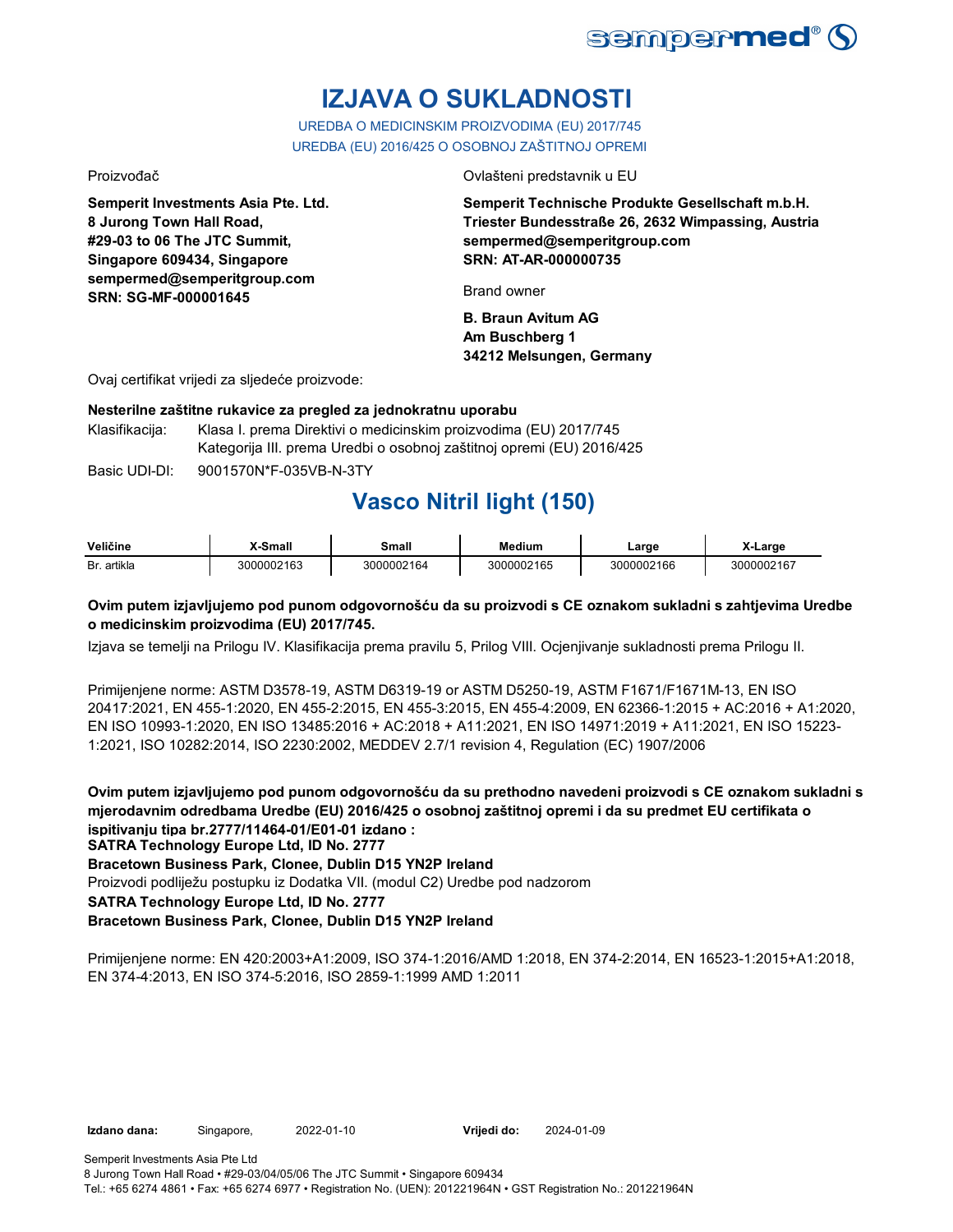

# **DEKLARACJA ZGODNOŚCI**

ROZPORZĄDZENIE W SPRAWIE WYROBÓW MEDYCZNYCH (UE) 2017/745 ROZPORZĄDZENIE W SPRAWIE ŚRODKÓW OCHRONY INDYWIDUALNEJ (UE) 2016/425

**Semperit Investments Asia Pte. Ltd. 8 Jurong Town Hall Road, #29-03 to 06 The JTC Summit, Singapore 609434, Singapore sempermed@semperitgroup.com SRN: SG-MF-000001645**

Producent Autoryzowany przedstawiciel w UE

**Semperit Technische Produkte Gesellschaft m.b.H. Triester Bundesstraße 26, 2632 Wimpassing, Austria sempermed@semperitgroup.com SRN: AT-AR-000000735**

Brand owner

**B. Braun Avitum AG Am Buschberg 1 34212 Melsungen, Germany**

Niniejszy certyfikat obowiązuje w odniesieniu do następującego produktu:

### **Niesterylne rękawice medyczne i ochronne jednorazowego użytku**

Klasyfikacja: Klasa I zgodnie z rozporządzeniem (UE) 2017/745 w sprawie wyrobów medycznych Kategoria III zgodnie z rozporządzeniem (UE) 2016/425 w sprawie środków ochrony indywidualnej

Basic UDI-DI: 9001570N\*F-035VB-N-3TY 9001570N\*F-035VB-N-3T

## **Vasco Nitril light (150)**

| Rozmiarv         | ,X-Small   | Small      | <b>Medium</b> | ∟arɑe      | X-Large    |
|------------------|------------|------------|---------------|------------|------------|
| Numerv artvkułów | 3000002163 | 3000002164 | 3000002165    | 3000002166 | 3000002167 |

### **Niniejszym oświadczamy, na naszą wyłączną odpowiedzialność, że opisany powyżej produkt z oznakowaniem CE jest zgodny z wymogami rozporządzenia w sprawie wyrobów medycznych (UE) 2017/745.**

Deklaracja na podstawie załącznika IV. Klasyfikacja jest zgodna z zasadą 5, załącznik VIII. Ocenę zgodności przeprowadza się na podstawie załącznika II.

Zastosowane normy: ASTM D3578-19, ASTM D6319-19 or ASTM D5250-19, ASTM F1671/F1671M-13, EN ISO 20417:2021, EN 455-1:2020, EN 455-2:2015, EN 455-3:2015, EN 455-4:2009, EN 62366-1:2015 + AC:2016 + A1:2020, EN ISO 10993-1:2020, EN ISO 13485:2016 + AC:2018 + A11:2021, EN ISO 14971:2019 + A11:2021, EN ISO 15223- 1:2021, ISO 10282:2014, ISO 2230:2002, MEDDEV 2.7/1 revision 4, Regulation (EC) 1907/2006

**Na własną odpowiedzialność oświadczamy niniejszym, że opisany powyżej produkt z oznakowaniem CE jest zgodny z obowiązującymi przepisami rozporządzenia (UE) 2016/425 w sprawie środków ochrony indywidualnej i jest identyczny ze środkami ochrony indywidualnej, których dotyczy certyfikat badania typu UE nr 2777/11464- 01/E01-01 data przez:**

**SATRA Technology Europe Ltd, ID No. 2777 Bracetown Business Park, Clonee, Dublin D15 YN2P Ireland**

**SATRA Technology Europe Ltd, ID No. 2777 Bracetown Business Park, Clonee, Dublin D15 YN2P Ireland** Produkty podlegają procedurze określonej w załączniku VII (moduł C2) rozporządzenia pod nadzorem

Zastosowane normy: EN 420:2003+A1:2009, ISO 374-1:2016/AMD 1:2018, EN 374-2:2014, EN 16523-1:2015+A1:2018, EN 374-4:2013, EN ISO 374-5:2016, ISO 2859-1:1999 AMD 1:2011

**Data wydania:** Singapore, 2022-01-10 **Data ważności:** 2024-01-09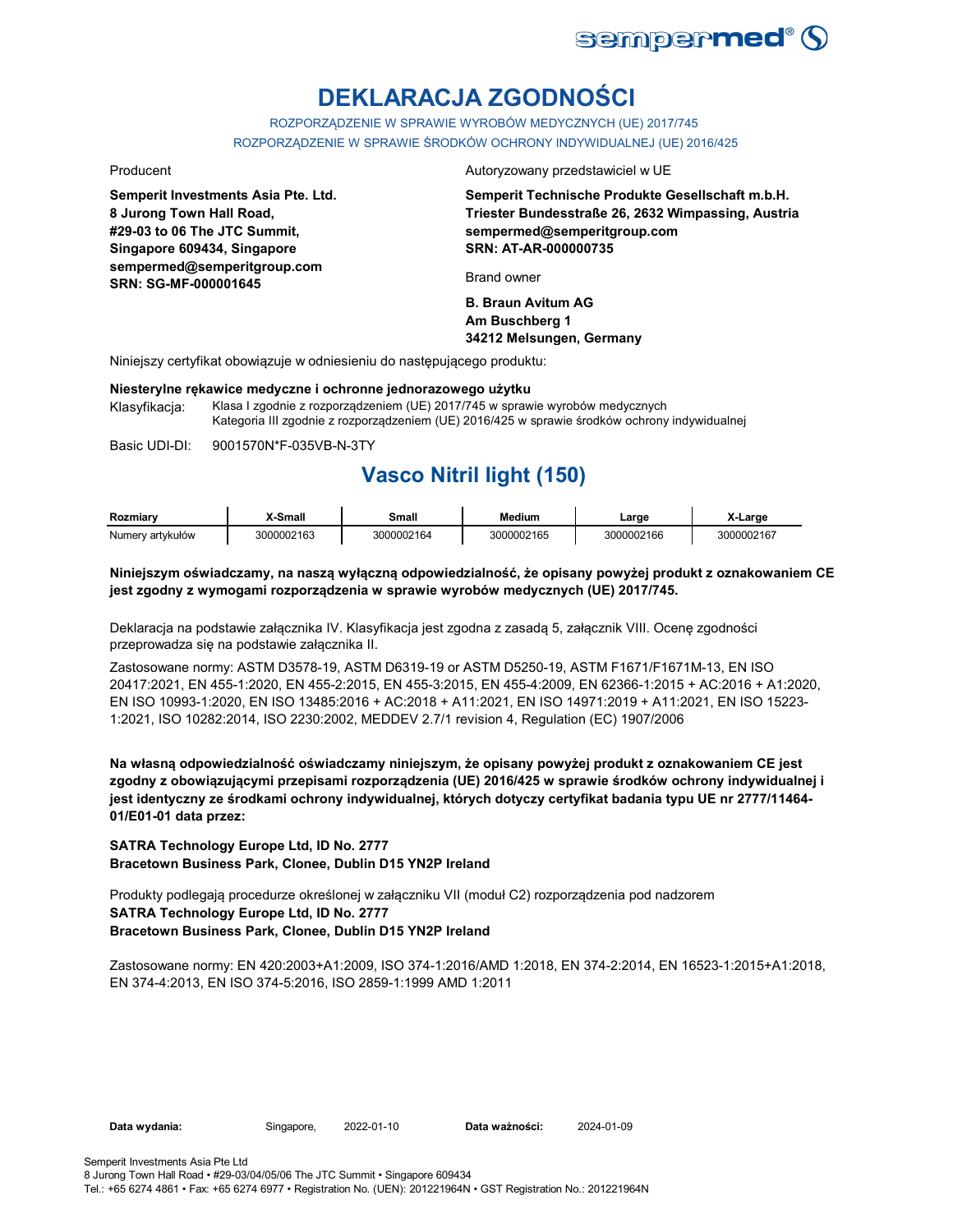

# **DECLARAȚIE DE CONFORMITATE**

REGULAMENTULUI PRIVIND PRODUSELE MEDICALE (EU) 2017/745 REGULAMENTULUI (EU) 2016/425 PENTRU ECHIPAMENTUL PERSONAL DE PROTECȚIE

**Semperit Investments Asia Pte. Ltd. 8 Jurong Town Hall Road, #29-03 to 06 The JTC Summit, Singapore 609434, Singapore sempermed@semperitgroup.com SRN: SG-MF-000001645**

Producător Persoană împuternicită EU

**Semperit Technische Produkte Gesellschaft m.b.H. Triester Bundesstraße 26, 2632 Wimpassing, Austria sempermed@semperitgroup.com SRN: AT-AR-000000735**

Brand owner

**B. Braun Avitum AG Am Buschberg 1 34212 Melsungen, Germany**

Acest certificat este valabil pentru următoarele produse:

### **Mânușă de consult și de protecție nesterilă de unică folosință**

- clasificare: Clasa I conform règlementi privind produsele medicale (EU) 2017/745 Categoria III conform ordonanței EPP (EU) 2016/425
- Basic UDI-DI: 9001570N\*F-035VB-N-3TY 9001570N\*F-035VB-N-3T

## **Vasco Nitril light (150)**

| mărim.                      | ๛๛     | шан  | Medium                          | _arge            | <b>CHAI</b>           |
|-----------------------------|--------|------|---------------------------------|------------------|-----------------------|
| Numerele<br>≧ de articole ∶ | 202162 | 1164 | $\sim$<br>וחד<br>nuu.<br>''165. | 166<br>იიჷ<br>יה | . . -<br>חר<br>ے ∩∩∩י |

### **Prin prezenta confirmăm preluând toată responsabilitatea că produsele marcate CE corespund cerințelor din Regulamentului privind produsele medicale (EU) 2017/745 .**

Declarație bazată pe anexa IV. Clasificare în conformitate cu regula 5, anexa VIII. Evaluarea conformității se bazează pe anexa II.

Normele aplicate: ASTM D3578-19, ASTM D6319-19 or ASTM D5250-19, ASTM F1671/F1671M-13, EN ISO 20417:2021, EN 455-1:2020, EN 455-2:2015, EN 455-3:2015, EN 455-4:2009, EN 62366-1:2015 + AC:2016 + A1:2020, EN ISO 10993- 1:2020, EN ISO 13485:2016 + AC:2018 + A11:2021, EN ISO 14971:2019 + A11:2021, EN ISO 15223-1:2021, ISO 10282:2014, ISO 2230:2002, MEDDEV 2.7/1 revision 4, Regulation (EC) 1907/2006

### **Prin prezenta confirmăm preluând toată responsabilitatea că produsele marcate CE indicate mai sus corespund cerințelor de bază (EU) 2016/425 pentru echipamente personale de protecție și acestea sunt obiectul certificării de tip CE nr. 2777/11464-01/E01-01 eliberat prin:**

### **SATRA Technology Europe Ltd, ID No. 2777**

**Bracetown Business Park, Clonee, Dublin D15 YN2P Ireland**

Produsele sunt obiectul procedurii conform anexei VII (modulul C2) sub supravegherea

### **SATRA Technology Europe Ltd, ID No. 2777**

### **Bracetown Business Park, Clonee, Dublin D15 YN2P Ireland**

Normele aplicate: EN 420:2003+A1:2009, ISO 374-1:2016/AMD 1:2018, EN 374-2:2014, EN 16523-1:2015+A1:2018, EN 374-4:2013, EN ISO 374-5:2016, ISO 2859-1:1999 AMD 1:2011

**Eliberat la data de:** Singapore, 2022-01-10 **Valabil până în:** 2024-01-09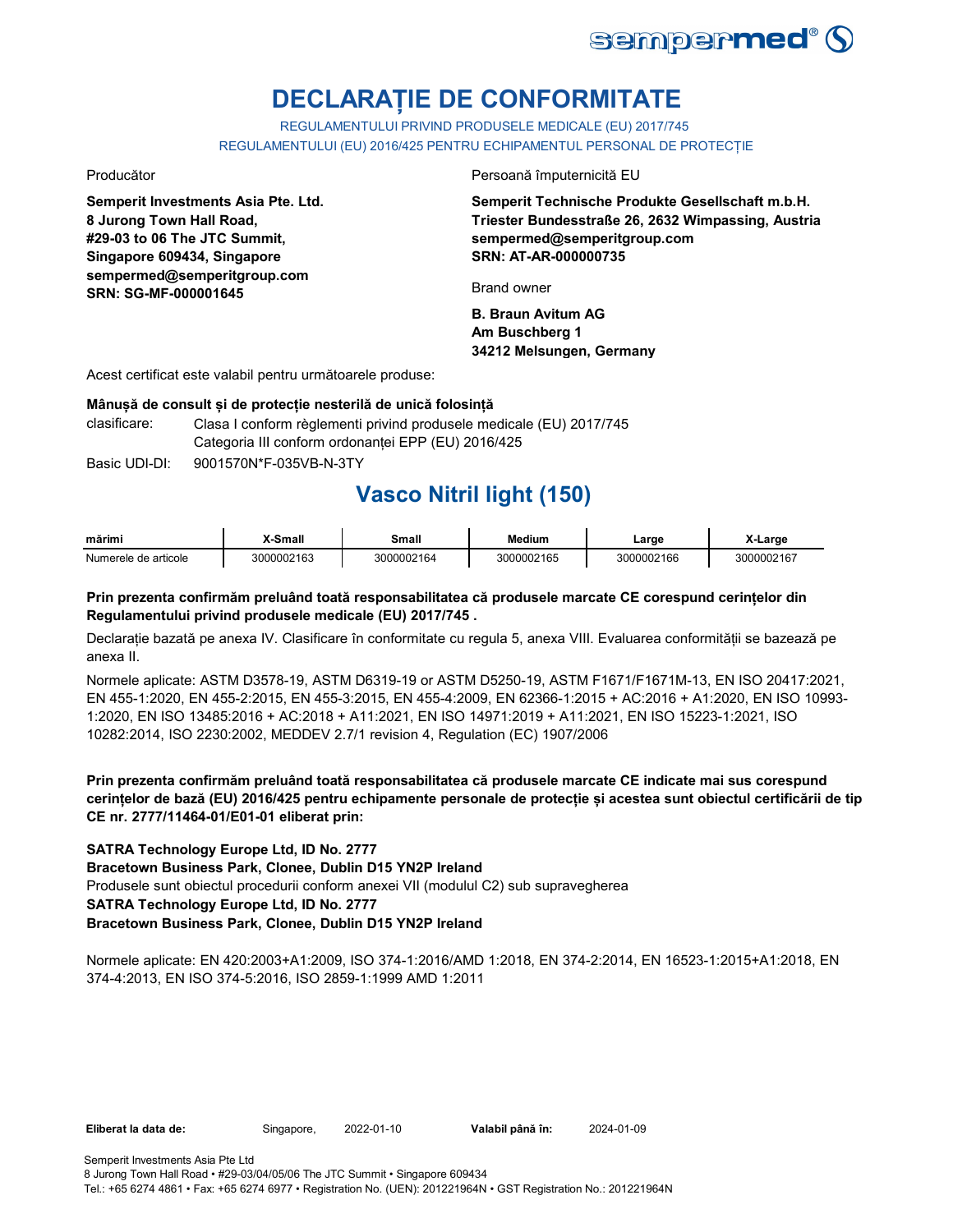

# **ΔΗΛΩΣΗ ΣΥΜΜΟΡΦΩΣΗΣ**

ΚΑΝΟΝΙΣΜΟΣ (EE) 2017/745 ΠΕΡΙ ΙΑΤΡΟΤΕΧΝΟΛΟΓΙΚΩΝ ΠΡΟΪΟΝΤΩΝ ΚΑΝΟΝΙΣΜΟΣ (ΕΕ) 2016/425 ΠΕΡΙ ΜΕΣΩΝ ΑΤΟΜΙΚΗΣ ΠΡΟΣΤΑΣΙΑΣ

**Semperit Investments Asia Pte. Ltd. 8 Jurong Town Hall Road, #29-03 to 06 The JTC Summit, Singapore 609434, Singapore sempermed@semperitgroup.com SRN: SG-MF-000001645**

Κατασκευαστής Εξουσιοδοτημένος αντιπρόσωπος στην ΕΕ

**Semperit Technische Produkte Gesellschaft m.b.H. Triester Bundesstraße 26, 2632 Wimpassing, Austria sempermed@semperitgroup.com SRN: AT-AR-000000735**

Brand owner

**B. Braun Avitum AG Am Buschberg 1 34212 Melsungen, Germany**

Το παρόν πιστοποιητικό ισχύει για τα ακόλουθα προϊόντα:

### **Μη αποστειρωμένο γάντι εξέτασης και προστατευτικό γάντι μιας χρήσης**

Ταξινόμηση: Κατηγορία I σύμφωνα με την Κανονισμό (EU) 2017/745 περί ιατροτεχνολογικών προϊόντων Κατηγορία II σύμφωνα με τον Κανονισμό (ΕΕ) 2016/425 περί ΜΑΠ

Basic UDI-DI: 9001570N\*F-035VB-N-3TY

## **Vasco Nitril light (150)**

| Μενέθη            | .-Small    | Small      | Medium     | _arge      | X-Larɑe    |
|-------------------|------------|------------|------------|------------|------------|
| Αριθμοί προϊόντος | 3000002163 | 3000002164 | 3000002165 | 3000002166 | 3000002167 |

### **Δια του παρόντος βεβαιώνουμε υπεύθυνα ότι τα προϊόντα με σήμανση CE ικανοποιούν τις απαιτήσεις της Κανονισμός (EU) 2017/745 περί ιατροτεχνολογικών προϊόντων.**

Δήλωση με βάση το παράρτημα IV. Ταξινόμηση σύμφωνα με τον κανόνα 5, παράρτημα VIII. Η αξιολόγηση της συμμόρφωσης βασίζεται στο παράρτημα II.

Εφαρμοζόμενα πρότυπα: ASTM D3578-19, ASTM D6319-19 or ASTM D5250-19, ASTM F1671/F1671M-13, EN ISO 20417:2021, EN 455-1:2020, EN 455-2:2015, EN 455-3:2015, EN 455-4:2009, EN 62366-1:2015 + AC:2016 + A1:2020, EN ISO 10993-1:2020, EN ISO 13485:2016 + AC:2018 + A11:2021, EN ISO 14971:2019 + A11:2021, EN ISO 15223- 1:2021, ISO 10282:2014, ISO 2230:2002, MEDDEV 2.7/1 revision 4, Regulation (EC) 1907/2006

### **Δια του παρόντος βεβαιώνουμε υπεύθυνα ότι τα ανωτέρω προϊόντα με σήμανση CE ικανοποιούν τις εφαρμοστέες διατάξεις του Κανονισμού (ΕΕ) 2016/425 περί μέσων ατομικής προστασίας και αποτελούν αντικείμενο του πιστοποιητικού εξέτασης τύπου ΕΕ με αρ. 2777/11464-01/E01-01 εκδόθηκε :**

### **SATRA Technology Europe Ltd, ID No. 2777**

**Bracetown Business Park, Clonee, Dublin D15 YN2P Ireland**

Τα προϊόντα αποτελούν αντικείμενο της μεθόδου που ορίζεται στο Παράρτημα VII (ενότητα C2) του Κανονισμού υπό την επιτήρηση

### **SATRA Technology Europe Ltd, ID No. 2777**

**Bracetown Business Park, Clonee, Dublin D15 YN2P Ireland**

Εφαρμοζόμενα πρότυπα: EN 420:2003+A1:2009, ISO 374-1:2016/AMD 1:2018, EN 374-2:2014, EN 16523- 1:2015+A1:2018, EN 374-4:2013, EN ISO 374-5:2016, ISO 2859-1:1999 AMD 1:2011

**Εκδόθηκε :** Singapore, 2022-01-10 **Ισχύει έως:** 2024-01-09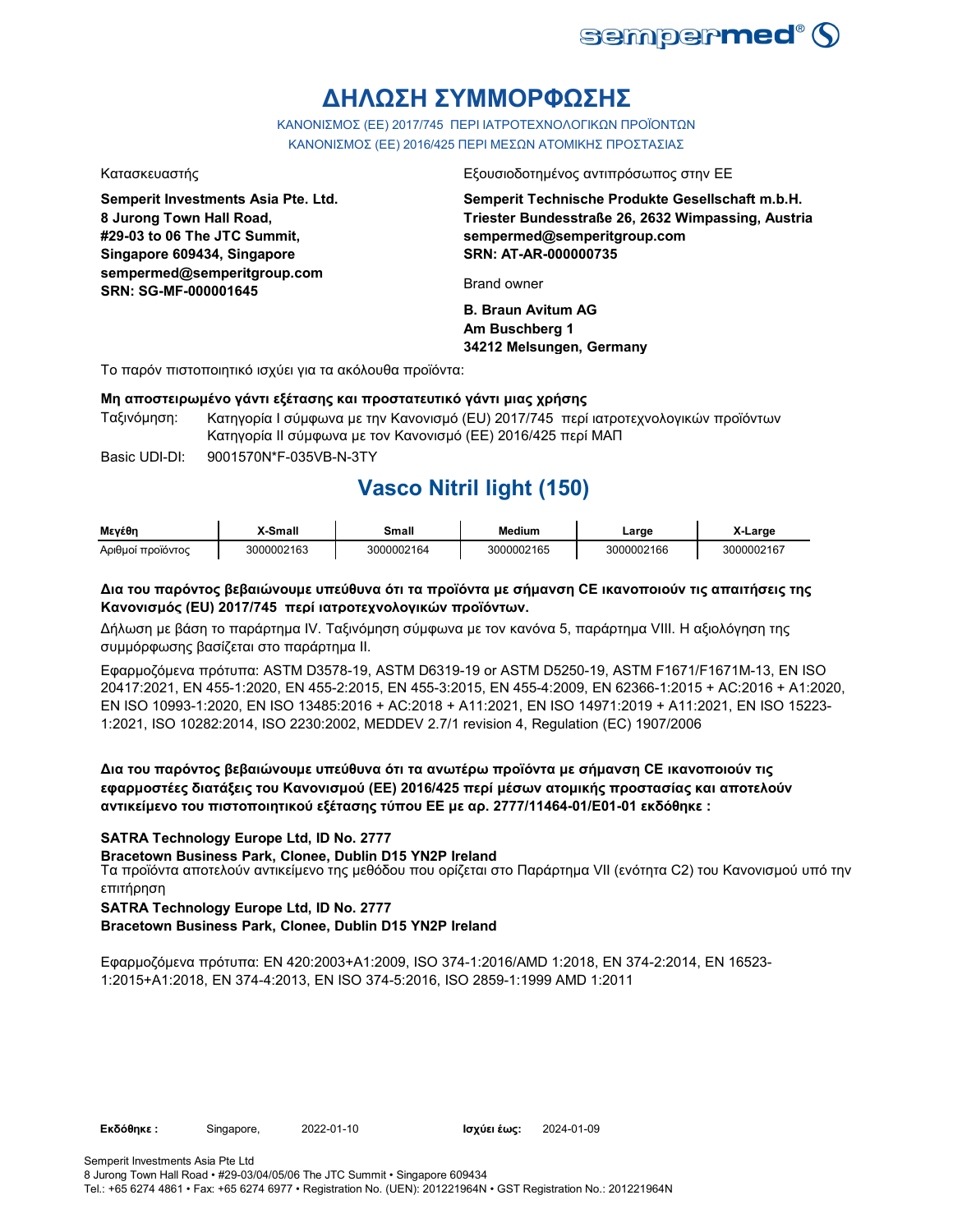

# **ДЕКЛАРАЦИЯ ЗА СЪВМЕСТИМОСТ НА**

РЕГЛАМЕНТ ЗА МЕДИЦИНСКИТЕ ПРОДУКТИ (EU) 2017/745 РЕГЛАМЕНТ (EU) 2016/425 ЗА ЛИЧНИТЕ ПРЕДПАЗНИ СРЕДСТВА

**Semperit Investments Asia Pte. Ltd. 8 Jurong Town Hall Road, #29-03 to 06 The JTC Summit, Singapore 609434, Singapore sempermed@semperitgroup.com SRN: SG-MF-000001645**

Производител Упълномощен представител в ЕС

**Semperit Technische Produkte Gesellschaft m.b.H. Triester Bundesstraße 26, 2632 Wimpassing, Austria sempermed@semperitgroup.com SRN: AT-AR-000000735**

Brand owner

**B. Braun Avitum AG Am Buschberg 1 34212 Melsungen, Germany**

Настоящият сертификат важи за следните продукти:

**Нестерилна ръкавица за преглед и предпазна ръкавици за еднократна употреба**

Класификация: Клас I съгл. Регламент за медицинските продукти (EU) 2017/745

Категория III съгл. Регламент за ЛПС (EU) 2016/425

Basic UDI-DI: 9001570N\*F-035VB-N-3TY 9001570N\*F-035VB-N-

# **Vasco Nitril light (150)**

| Размери              | Small-     | Small      | Medium     | ∟arge      | $\cdots$<br>X-Large |
|----------------------|------------|------------|------------|------------|---------------------|
| Номера на артикулите | 3000002163 | 3000002164 | 3000002165 | 3000002166 | 3000002167          |

### **С настоящето потвърждаваме при самостоятелна отговорност, че продуктите с маркировка СЕ съответстват на изисквания от Регламент за медицинските продукти (EU) 2017/745.**

Декларация въз основа на приложение IV. Класификация съгласно правило 5, приложение VIII. Оценката на съответствието се основава на приложение II.

Приложими норми: ASTM D3578-19, ASTM D6319-19 or ASTM D5250-19, ASTM F1671/F1671M-13, EN ISO 20417:2021, EN 455-1:2020, EN 455-2:2015, EN 455-3:2015, EN 455-4:2009, EN 62366-1:2015 + AC:2016 + A1:2020, EN ISO 10993- 1:2020, EN ISO 13485:2016 + AC:2018 + A11:2021, EN ISO 14971:2019 + A11:2021, EN ISO 15223-1:2021, ISO 10282:2014, ISO 2230:2002, MEDDEV 2.7/1 revision 4, Regulation (EC) 1907/2006

### **С настоящето потвърждаваме при самостоятелна отговорност, че горепосочените продукти с маркировка СЕ съответстват на съществените разпоредби на Регламент (EU) 2016/425 за личните предпазни средства и са предмет на сертификата на ЕС за изследване на типа Nr. 2777/11464-01/E01-01 издадено чрез:**

### **SATRA Technology Europe Ltd, ID No. 2777 Bracetown Business Park, Clonee, Dublin D15 YN2P Ireland**

**SATRA Technology Europe Ltd, ID No. 2777 Bracetown Business Park, Clonee, Dublin D15 YN2P Ireland** Продуктите са предмет на процедурата съгл. Анекс VII (Модул С2) от Регламента под надзора на

Приложими норми: EN 420:2003+A1:2009, ISO 374-1:2016/AMD 1:2018, EN 374-2:2014, EN 16523-1:2015+A1:2018, EN 374-4:2013, EN ISO 374-5:2016, ISO 2859-1:1999 AMD 1:2011

**Издадено на:** Singapore, 2022-01-10 **Важи до:** 2024-01-09